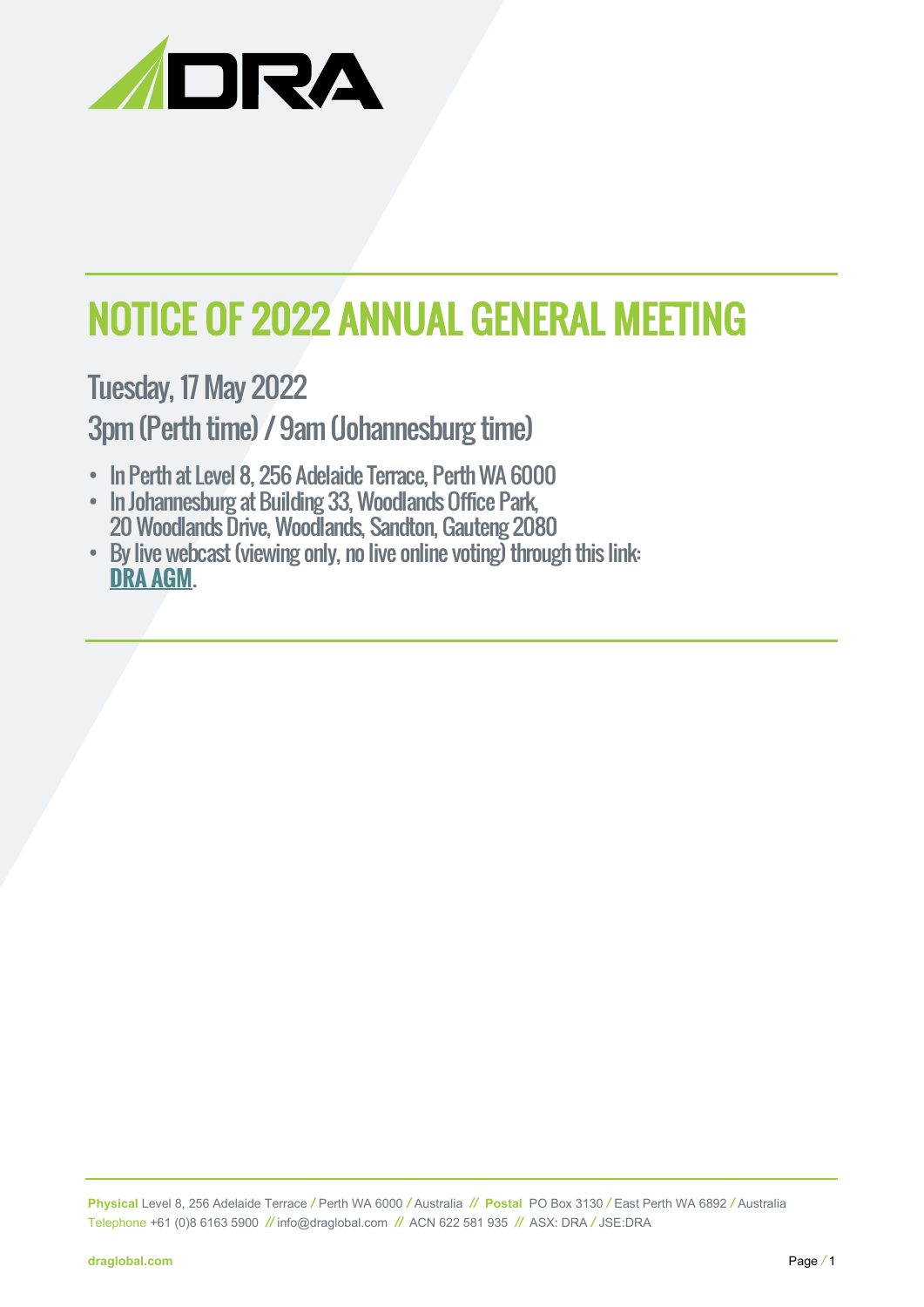

**Notice is given that the 2022 Annual General Meeting of DRA Global Limited ACN 622 581 935 ("DRA" or the "Company") will be held in person on Tuesday, 17 May 2022 at 3pm Perth time / 9am Johannesburg time in both Perth (at Level 8, 256 Adelaide Terrace, Perth WA) and Johannesburg (at Building 33, Woodlands Office Park, 20 Woodlands Drive, Woodlands, Sandton, Gauteng 2080). The meeting will also be webcast live (viewing only, no live voting) through this link: [DRA AGM\\*](https://teams.microsoft.com/l/meetup-join/19%3ameeting_Zjg4ODhhMTgtODI0Ny00YWE5LWIwYTItNTMxMzVjNjM4OGQ1%40thread.v2/0?context=%7b%22Tid%22%3a%227f654bf9-f195-42e4-a6a6-c679bffb9ebc%22%2c%22Oid%22%3a%22407e823d-0de5-430d-8c09-2642d34cb58a%22%2c%22IsBroadcastMeeting%22%3atrue%7d&btype=a&role=a).**

#### Dear Shareholders

I am pleased to invite you to the 2022 Annual General Meeting of DRA Global Limited, to be held on Tuesday, 17 May 2022 at 3pm (Perth time) / 9am (Johannesburg time) and with a live webcast accessible at **[DRA AGM](https://teams.microsoft.com/l/meetup-join/19%3ameeting_Zjg4ODhhMTgtODI0Ny00YWE5LWIwYTItNTMxMzVjNjM4OGQ1%40thread.v2/0?context=%7b%22Tid%22%3a%227f654bf9-f195-42e4-a6a6-c679bffb9ebc%22%2c%22Oid%22%3a%22407e823d-0de5-430d-8c09-2642d34cb58a%22%2c%22IsBroadcastMeeting%22%3atrue%7d&btype=a&role=a)**.

Despite COVID-19 continuing to impact us all, I hope that all Shareholders will have the opportunity to attend this year's AGM. For those unable to attend in person, there is the opportunity to view the live webcast. All Shareholders are able to vote prior to the AGM by lodging a proxy form in accordance with the instructions contained in the notice of meeting if they cannot attend.

We were no exception to the ravages of COVID-19. It had a major impact on our business. Most importantly, we mourn the loss of the much-valued employees who we lost to COVID-19, and we share in the grief of their families.

#### DRA had a significant year in FY2021.

Our most notable achievement was the successful public listing on the Australian Securities and Johannesburg Stock Exchanges. Reaching this milestone honours a commitment made to our shareholders in 2016. It provides DRA with a platform for future international growth and diversification. It marks a watershed in DRA's history, transitioning from an owner-managed business, with a predominantly local focus, to a publicly listed global organisation, where the public and institutional investors can participate in our future success. I thank the team involved for their impressive work in achieving this goal.

Our group results for 2021 were pleasing, particularly considering the obvious negative impacts of the pandemic. Our teams were able to achieve record revenues with a solid profit performance despite significant interruptions to work and shortages of resources and supplies. Our EMEA and AMER businesses performed admirably, underpinning our profits. APAC was a challenging operating environment, compounded by the pandemic and poor legacy decisions. The result in APAC was disappointing, predominantly related to certain construction projects. The performance of some projects put a strain on the wider APAC business and, understandably, this has been a cause for concern for many employee shareholders. The Board and Management are committed to creating a successful business in APAC.

Unfortunately, many of the positives we wanted to focus on from 2021 have been overshadowed by a series of events that followed the release of our results. These events fall outside of our reporting period but cannot be ignored. They were a culmination of stresses and frustrations that had been building in our business for some time and arose predominantly from the way we managed the transition from an employee-owned entity to a publicly listed company, along with all the governance and reporting requirements that this entails. Our path to a listed globalised business left some employee shareholders questioning the benefits of being a global business. The performance in APAC compounded those concerns.

These matters came to a head in February of this year with the lodgement of a Section 249D notice calling on the Board to hold a general meeting to change the composition of the Board. In responding to this matter (and

**Physical** Level 8, 256 Adelaide Terrace */* Perth WA 6000 */* Australia *//* **Postal** PO Box 3130 */* East Perth WA 6892 */* Australia Telephone +61 (0)8 6163 5900 *//* [info@draglobal.com](mailto:info@draglobal.com) *//* ACN 622 581 935*//* ASX: DRA */* JSE:DRA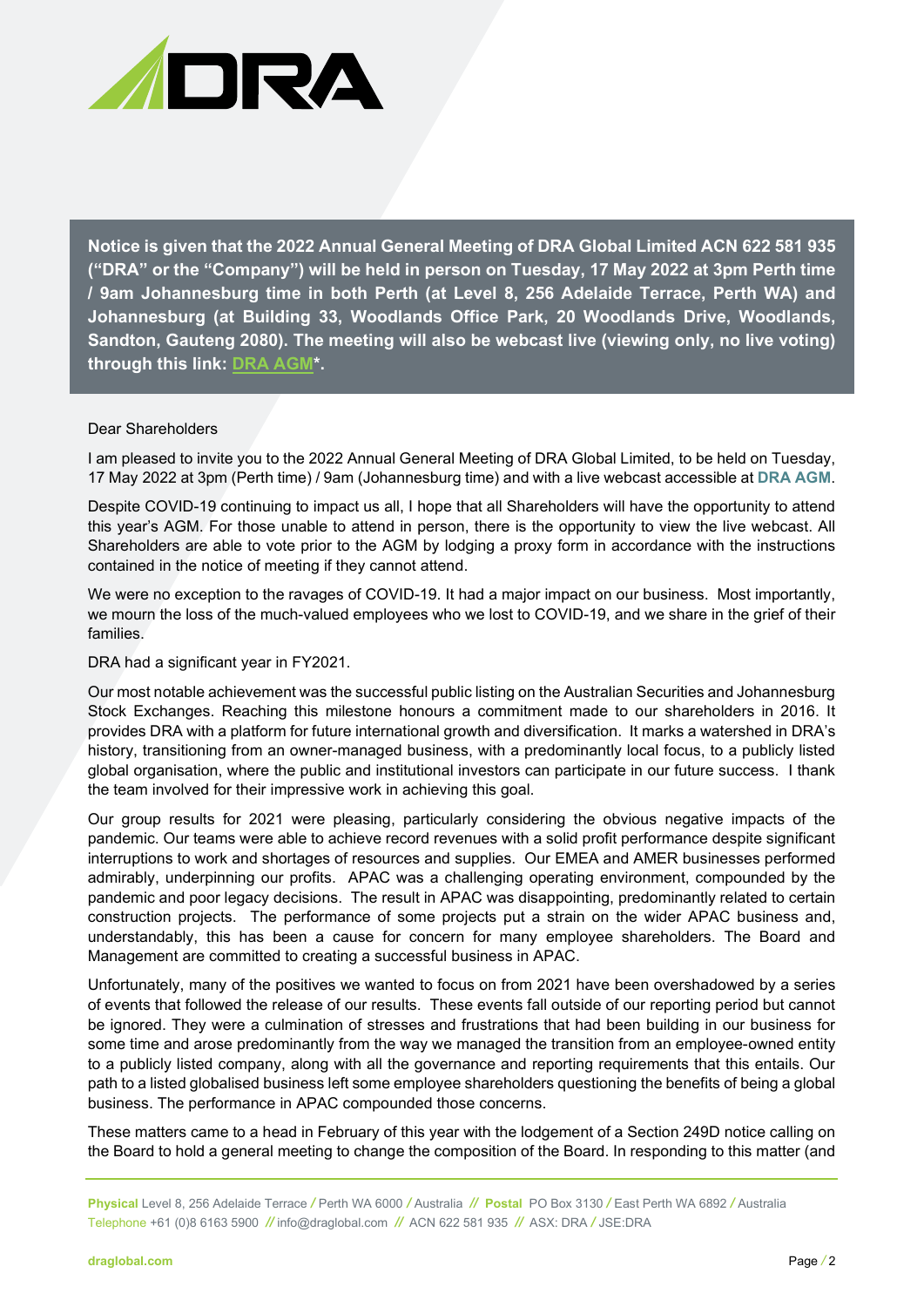

with minimal interference to DRA's core operations) the Board made the decision to temporarily stand aside five senior executives and to place the company's shares in a trading halt, pending leadership changes and a resolved position forward. During this time, the Board and the executive team worked together to develop a plan that would return DRA to stability and that was in the best interests of the future of DRA. While requiring further development, the plan presented by the executives to the Board does not alter the strategic direction of DRA and has, in broad terms, been endorsed and committed to by the Board, and its implementation has already begun. The plan, which the CEO, Andrew Naude, collaborated on and presented to the Board, proposed, among other things, his departure. At the time of going to print, the separation discussions are ongoing.

These recent events have been bruising for all involved and have been an unfortunate distraction from what has otherwise been a noteworthy financial period for DRA. Lessons have been learned by all and I believe that, going forward, we will be a more collaborative, open and transparent organisation. This will foster the culture, values and entrepreneurial spirit we need to succeed – a solid platform to reap the benefits of being a global organisation, but remaining strong and locally focussed in every country in which we operate.

More recently, one of our shareholders made an application to the Australian Government Takeovers Panel requesting interim orders to place restrictions on the shares held by a group of DRA shareholders and more extensive final orders. Almost all submissions to the Takeovers Panel have been lodged and the Panel is about to begin considering the merits of the application. While DRA is only involved to a limited extent in the proceedings, the Board has cooperated fully in the process, where required.

The Board has listened and has already addressed many of the concerns raised. As a publicly listed company corporate controls and governance are essential, but we are already moving to a form of corporate governance (with the appropriate Corporate Office), suitable for DRA's operations.

We have moved through difficult times but, at our core, we have a solid and exciting organisation with deep and unique skills. The performance of the APAC business can be resolved and the Board has an optimistic view of DRA's future in Australia. In our EMEA, Minopex and Americas businesses, we are doing very well with current projects and a strong pipeline of new work coming in. The markets in which we operate are buoyant and the talents of our people and subject matter experts are in demand. Our management team has exciting plans for our growth initiatives in the fields of Advisory Services, Sustainability and Underground Mining. We have the best people in the industry working at DRA and they have the skills and expertise to lead us forward.

We are committed to keeping an open dialogue with you and I thank you all for your support and understanding during this time.

Yours faithfully

**Peter Mansell Chairman** 13 April 2022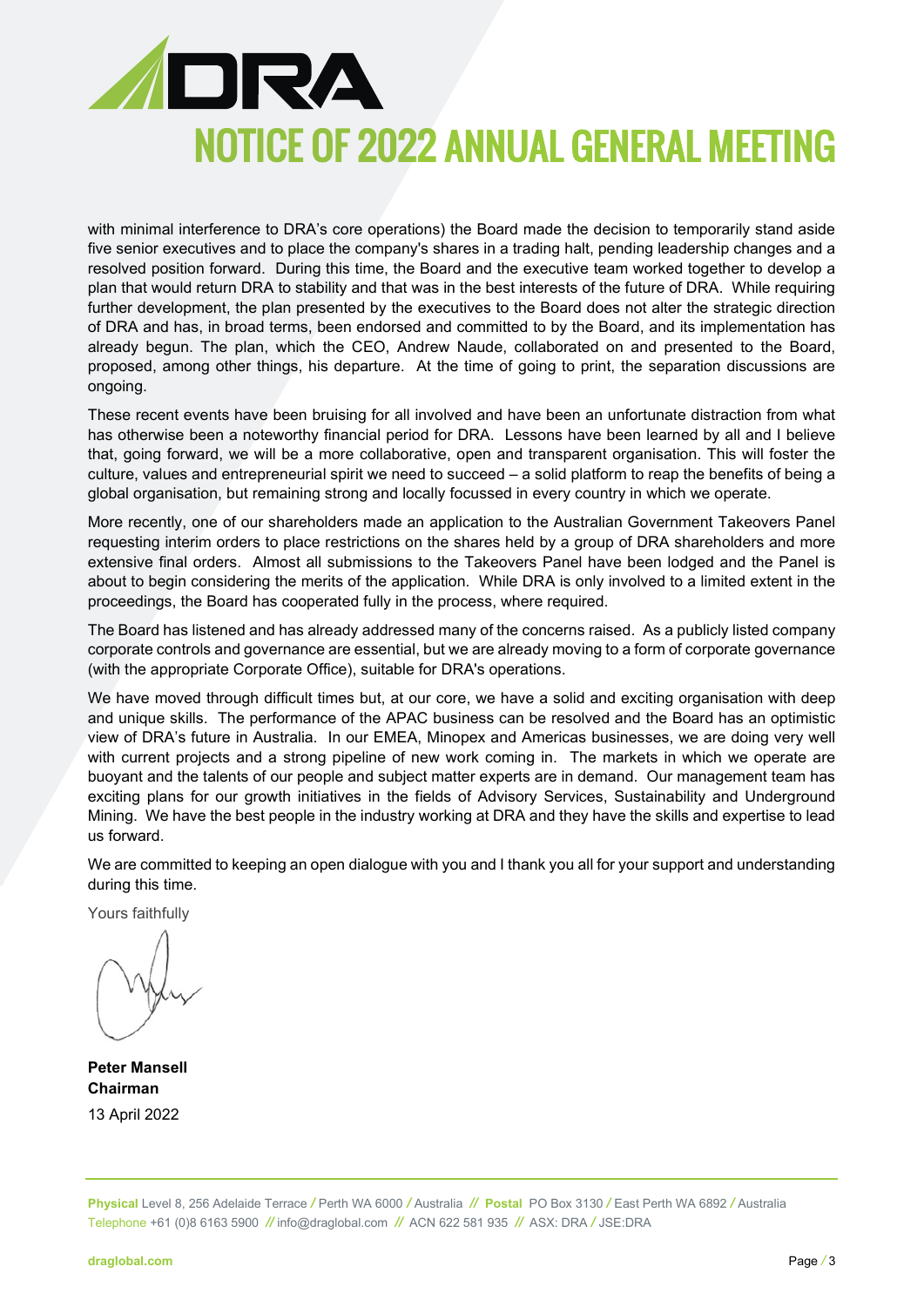

| <b>Resolution</b> |                                                                                                       |                                                                                                                                                                                                                                                                                                                                                                                                                      | <b>Shareholder</b><br><b>Approval</b> | <b>Voting</b><br><b>Restrictions</b> |
|-------------------|-------------------------------------------------------------------------------------------------------|----------------------------------------------------------------------------------------------------------------------------------------------------------------------------------------------------------------------------------------------------------------------------------------------------------------------------------------------------------------------------------------------------------------------|---------------------------------------|--------------------------------------|
|                   | <b>DISCUSSION OF</b><br><b>FINANCIAL</b><br><b>STATEMENTS AND</b><br><b>REPORTS</b>                   | To receive and consider the<br>Financial Report, Directors'<br>Report, Remuneration Report<br>and Auditor's Report for the<br>financial year ended 31<br>December 2021.                                                                                                                                                                                                                                              | Not required                          | N/A                                  |
| 1                 | <b>ADOPTION OF</b><br><b>REMUNERATION</b><br>REPORT                                                   | To consider and, if thought fit, to<br>pass the following as a non-<br>binding Ordinary Resolution:<br>"That the remuneration report for<br>the year ended 31 December<br>2021 be adopted."                                                                                                                                                                                                                          | Not required                          | Yes (see<br>below)                   |
| $\overline{c}$    | <b>ELECTION OF</b><br>DIRECTOR-<br><b>JONATHAN</b><br>(JOHNNY) VELLOZA                                | To consider and, if thought fit, to<br>pass the following as an Ordinary<br>Resolution:<br>"That for the purposes of clause<br>8.1(h) of the Company's<br>Constitution and for all other<br>purposes, Jonathan (Johnny)<br>Velloza be elected as a Non-<br><b>Executive Director."</b>                                                                                                                               | Ordinary<br>Resolution                | No                                   |
| $\mathfrak{S}$    | APPROVAL TO ISSUE<br>OPTIONS TO NON-<br><b>EXECUTIVE</b><br><b>DIRECTOR - PETER</b><br><b>MANSELL</b> | To consider and, if thought fit, to<br>pass each of the following<br>resolutions as an Ordinary<br>Resolution:<br>"That, for the purposes of ASX<br>Listing Rule 10.14 and for all<br>other purposes, approval be<br>given for the Company to issue<br>25,263 of ZEPOs to Peter<br>Mansell (or his nominee) under<br>the Company's Incentive Option<br>Plan on the terms set out in the<br><b>Explanatory Notes"</b> | Ordinary<br>Resolution                | Yes (see<br>below)                   |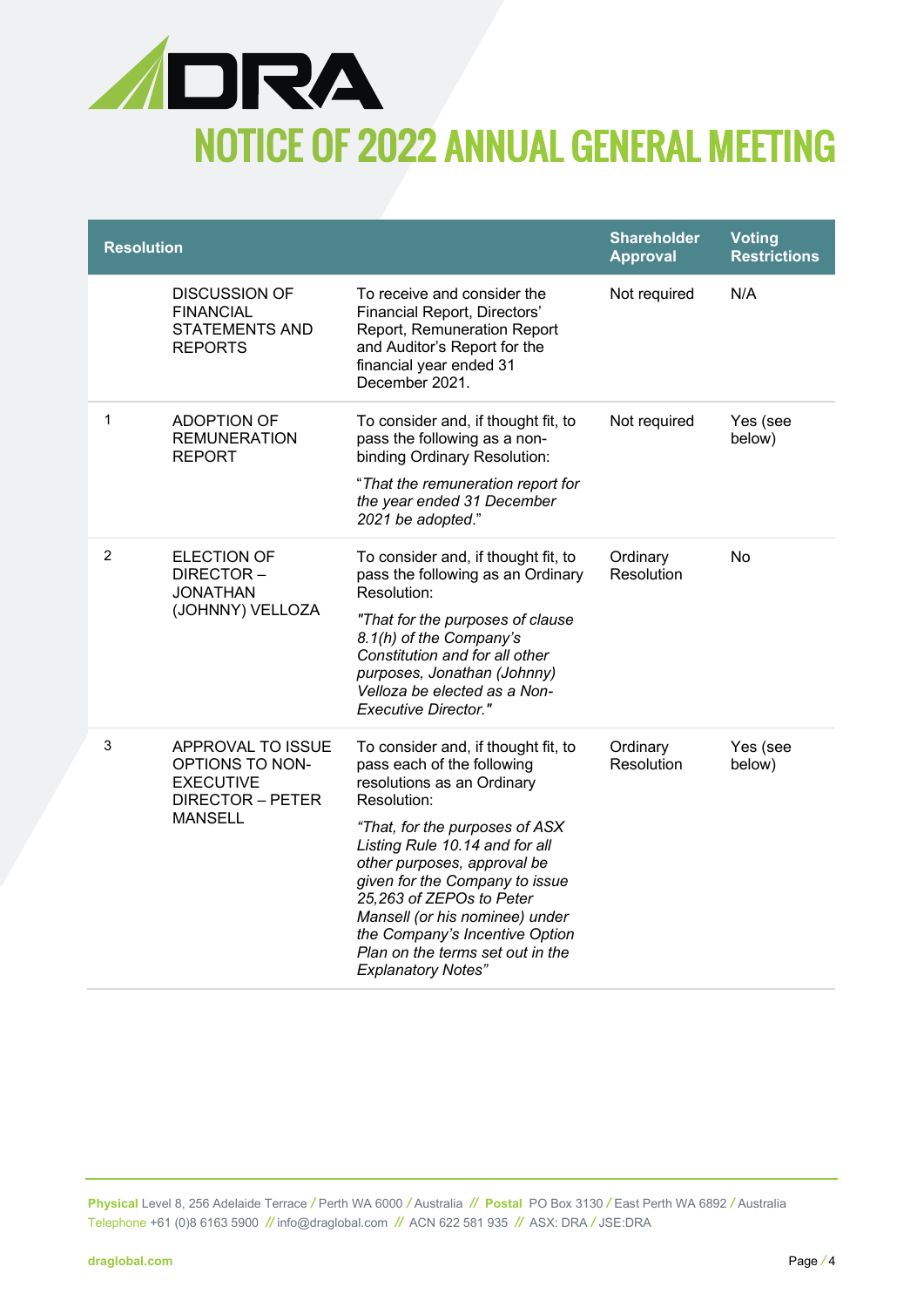

| <b>Resolution</b> |                                                                                                         |                                                                                                                                                                                                                                                                                                                                                                                                                          | <b>Shareholder</b><br><b>Approval</b> | <b>Voting</b><br><b>Restrictions</b> |
|-------------------|---------------------------------------------------------------------------------------------------------|--------------------------------------------------------------------------------------------------------------------------------------------------------------------------------------------------------------------------------------------------------------------------------------------------------------------------------------------------------------------------------------------------------------------------|---------------------------------------|--------------------------------------|
| 4                 | APPROVAL TO ISSUE<br><b>OPTIONS TO NON-</b><br><b>EXECUTIVE</b><br>DIRECTOR-<br><b>KATHLEEN BOZANIC</b> | To consider and, if thought fit, to<br>pass each of the following<br>resolutions as an Ordinary<br>Resolution:<br>"That, for the purposes of ASX<br>Listing Rule 10.14 and for all<br>other purposes, approval be<br>given for the Company to issue<br>12,632 of ZEPOs to Kathleen<br>Bozanic (or her nominee) under<br>the Company's Incentive Option<br>Plan on the terms set out in the<br><b>Explanatory Notes"</b>  | Ordinary<br><b>Resolution</b>         | Yes (see<br>below)                   |
| 5                 | APPROVAL TO ISSUE<br><b>OPTIONS TO NON-</b><br><b>EXECUTIVE</b><br>DIRECTOR-LEE<br>(LES) GUTHRIE        | To consider and, if thought fit, to<br>pass each of the following<br>resolutions as an Ordinary<br>Resolution:<br>"That, for the purposes of ASX<br>Listing Rule 10.14 and for all<br>other purposes, approval be<br>given for the Company to issue<br>12,632 of ZEPOs to Lee (Les)<br>Guthrie (or his nominee) under<br>the Company's Incentive Option<br>Plan on the terms set out in the<br><b>Explanatory Notes"</b> | Ordinary<br>Resolution                | Yes (see<br>below)                   |
| 6                 | APPROVAL TO ISSUE<br>OPTIONS TO NON-<br><b>EXECUTIVE</b><br><b>DIRECTOR - PAULUS</b><br>(PAUL) LOMBARD  | To consider and, if thought fit, to<br>pass each of the following<br>resolutions as an Ordinary<br>Resolution:<br>"That, for the purposes of ASX<br>Listing Rule 10.14 and for all<br>other purposes, approval be<br>given for the Company to issue<br>12,632 of ZEPOs to Paulus<br>(Paul) Lombard under the<br>Company's Incentive Option Plan<br>on the terms set out in the<br><b>Explanatory Notes"</b>              | Ordinary<br>Resolution                | Yes (see<br>below)                   |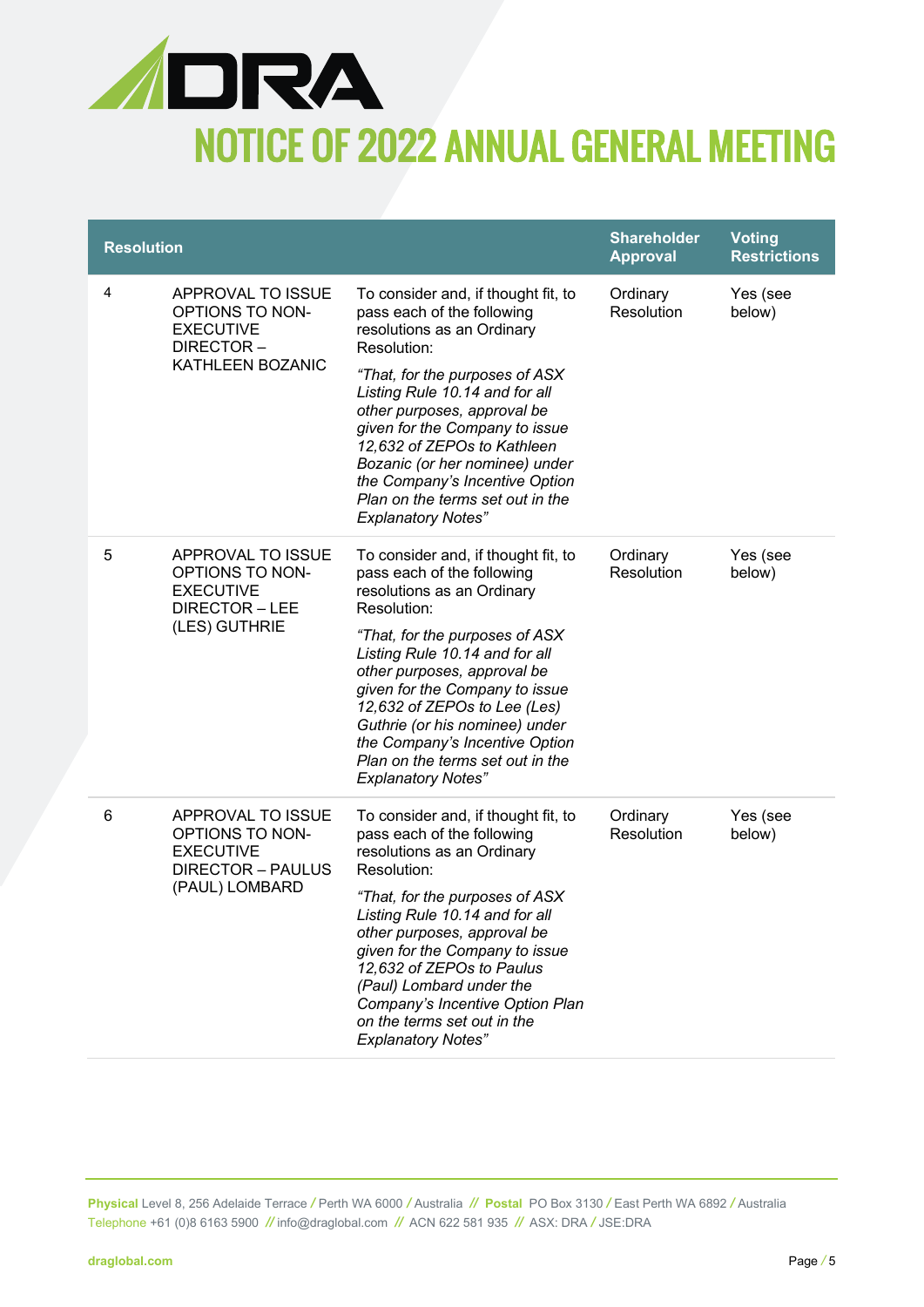

| <b>Resolution</b> |                                                                                                              |                                                                                                                                                                                                                                                                                                                                                           | <b>Shareholder</b><br><b>Approval</b> | <b>Voting</b><br><b>Restrictions</b> |
|-------------------|--------------------------------------------------------------------------------------------------------------|-----------------------------------------------------------------------------------------------------------------------------------------------------------------------------------------------------------------------------------------------------------------------------------------------------------------------------------------------------------|---------------------------------------|--------------------------------------|
| 7                 | APPROVAL TO ISSUE<br>OPTIONS TO NON-<br><b>EXECUTIVE</b><br>DIRECTOR-<br><b>JONATHAN</b><br>(JOHNNY) VELLOZA | To consider and, if thought fit, to<br>pass each of the following<br>resolutions as an Ordinary<br>Resolution:                                                                                                                                                                                                                                            | Ordinary<br>Resolution                | Yes (see<br>below)                   |
|                   |                                                                                                              | "That, for the purposes of ASX<br>Listing Rule 10.14 and for all<br>other purposes, approval be<br>given for the Company to issue<br>8,421 of ZEPOs to Jonathan<br>(Johnny) Velloza (or his<br>nominee) under the Company's<br>Incentive Option Plan on the<br>terms set out in the Explanatory<br>Notes"                                                 |                                       |                                      |
| 8                 | <b>ADDITIONAL 10%</b><br><b>PLACEMENT</b><br>CAPACITY - LISTING<br><b>RULE 7.1.A</b>                         | "That, for the purpose of Listing<br>Rule 7.1A and all other purposes,<br>Shareholders approve the issue<br>of Equity Securities up to 10% of<br>the issued capital of the<br>Company (at the time of the<br>issue) calculated in accordance<br>with Listing Rule 7.1A.2 and on<br>the terms and conditions set out<br>in the Explanatory<br>Memorandum." | Special<br>Resolution                 | Yes (see<br>below)                   |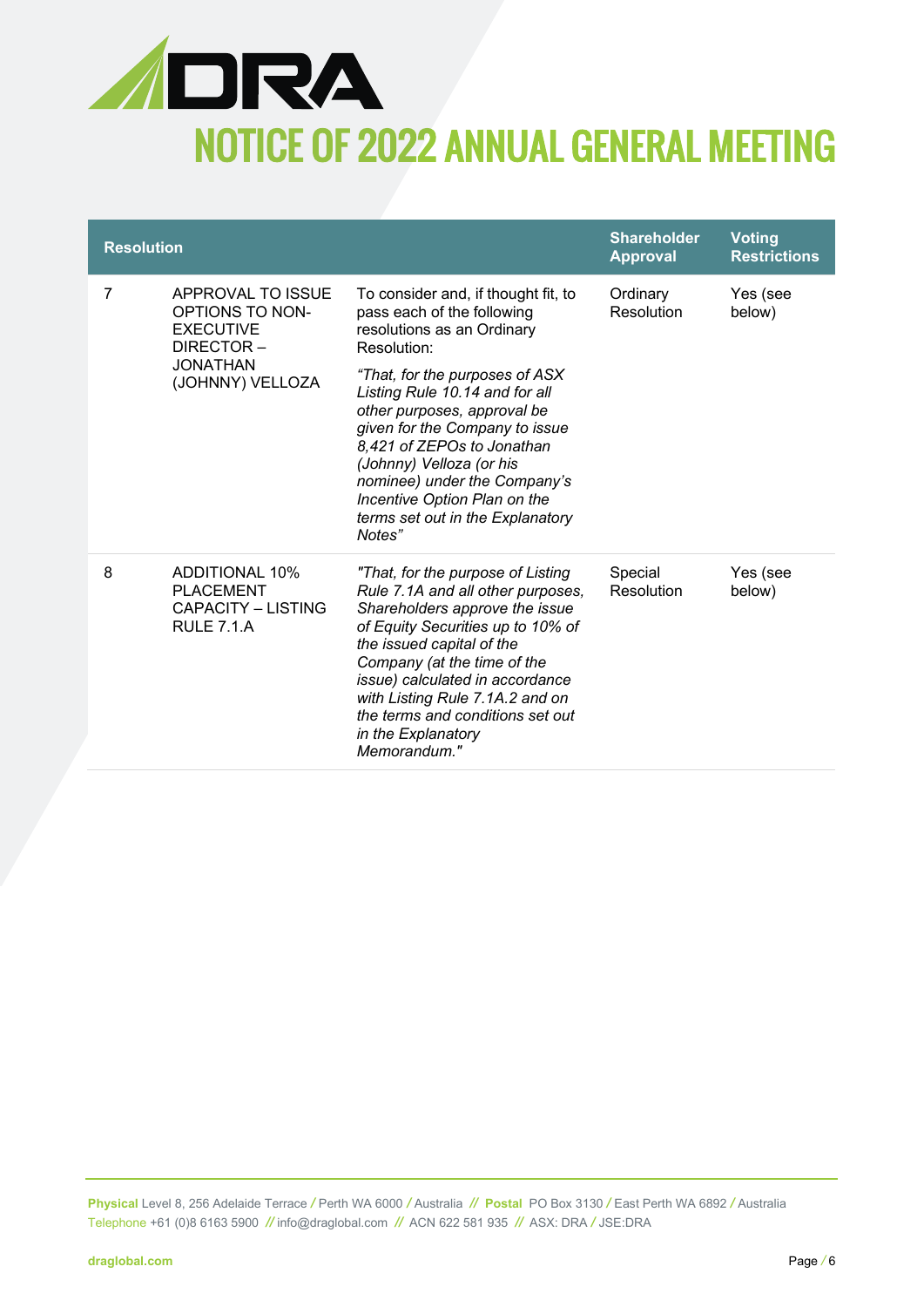

### VOTING EXCLUSION STATEMENTS

### RESOLUTION 1: ADOPTION OF REMUNERATION REPORT

The Company will disregard any votes cast on Resolution 1:

- by or on behalf of a member of the KMP as disclosed in the remuneration report;
- by or on behalf of a Closely Related Party (such as close family members and any controlled companies) of a member of the KMP; or
- as a proxy by a member of the KMP or their Closely Related Parties,
- unless the vote is cast as a proxy for a person entitled to vote in accordance with a direction on the proxy form or by the Chairman pursuant to an express authorisation to exercise the proxy.

### RESOLUTIONS 3 TO 7: APPROVAL TO ISSUE OPTIONS TO NON-EXECUTIVE DIRECTOR

The Company will disregard any votes cast on this Resolutions 3 to 7 by or on behalf of:

- a director of the Company;
- an Associate of a director of the Company; or
- a person referred to in Listing Rule 10.14.3,

who is eligible to participate in the Incentive Option Plan), or an Associate of that person or persons.

However, this does not apply to a vote cast in favour of each of Resolutions 3 to 7 by:

- a person as proxy or attorney for a person who is entitled to vote on the resolution, in accordance with directions given to the proxy or attorney to vote on the resolution in that way; or
- the chair of the meeting as proxy for a person who is entitled to vote on the resolution, in accordance with a direction given to the chair to vote on the resolution as the chair decides; or
- a holder acting solely in a nominee, trustee, custodial or other fiduciary capacity on behalf of a beneficiary provided the following conditions are met:
	- $\circ$  the beneficiary provides written confirmation to the holder that the beneficiary is not excluded from voting, and is not an Associate of a person excluded from voting, on the resolution; and
	- $\circ$  the holder votes on the resolution in accordance with directions given by the beneficiary to the holder to vote in that way.

### RESOLUTION 8: ADDITIONAL 10% PLACEMENT CAPACITY – LISTING RULE 7.1.A

As at the date of this Notice, the Company has not invited any existing Shareholder to participate in an issue of Equity Securities under ASX Listing Rule 7.1A. Therefore, no existing Shareholders will be excluded from voting on Resolution 8.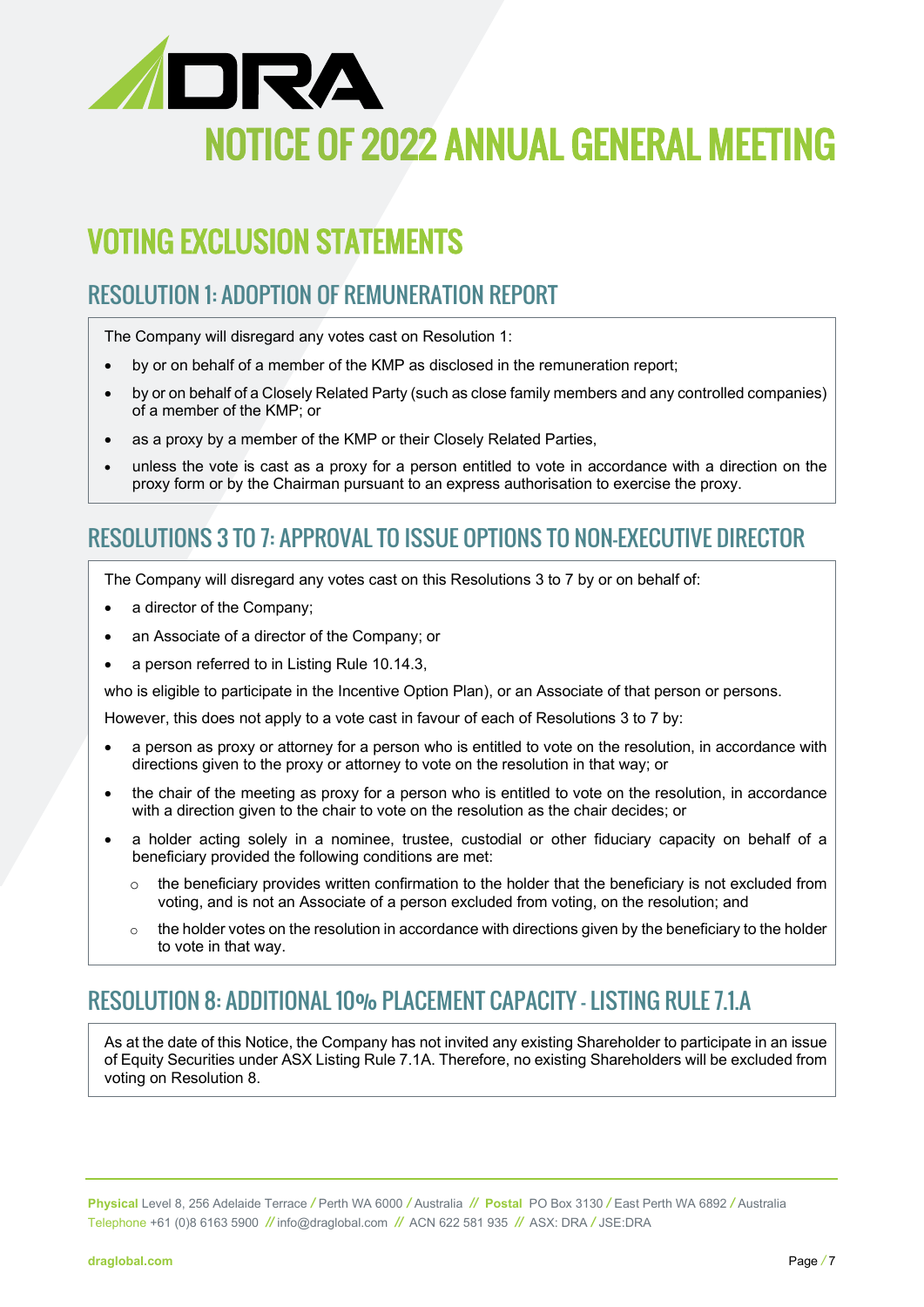

Further details about the Meeting and the Resolutions are contained in the Notes Related to Voting and the Explanatory Notes, which form part of this Notice of Meeting.

**By order of the Board**

**Ben Secrett Company Secretary**

13 April 2022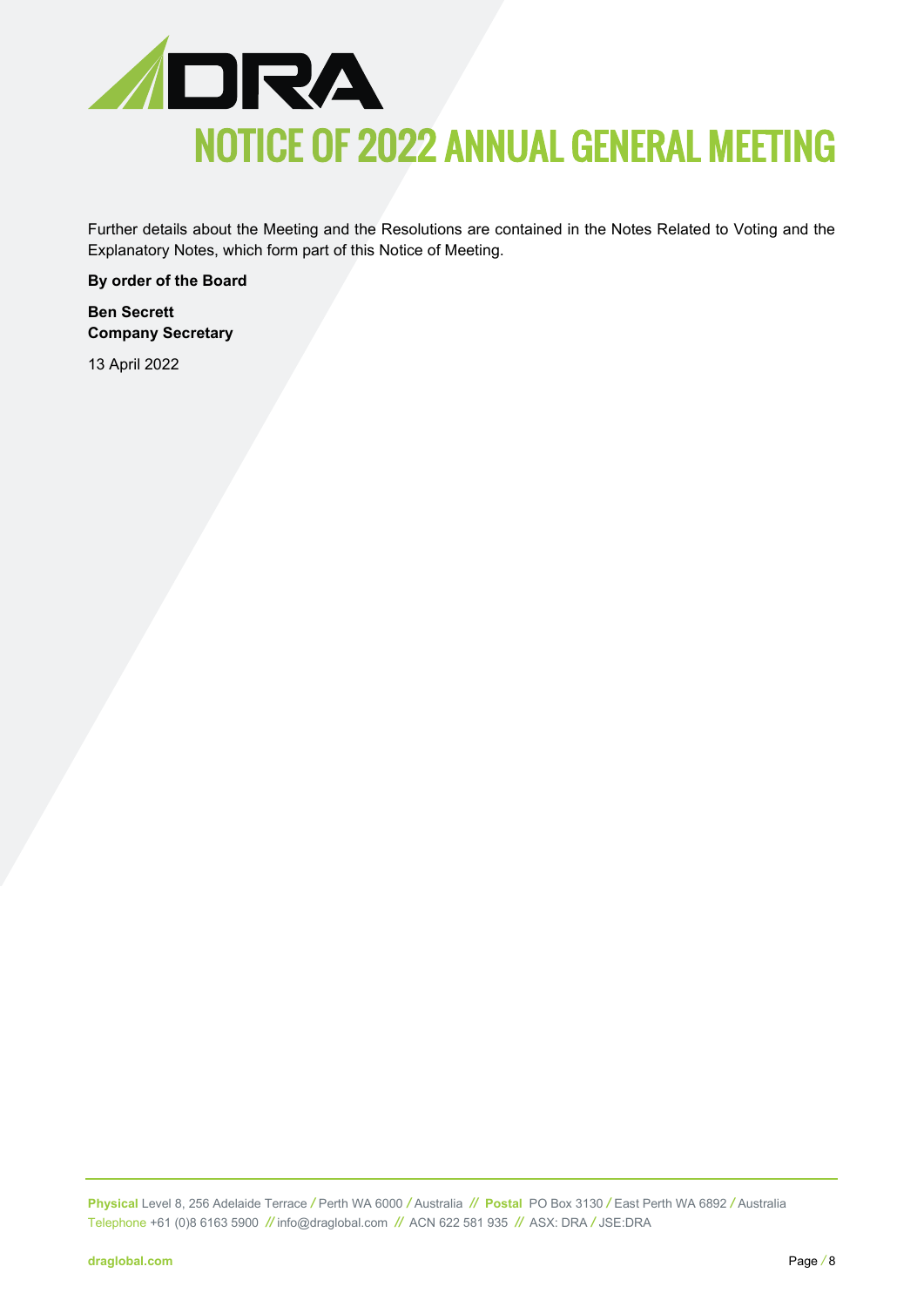

### Attending the Meeting

As permitted by clause 7.3(e) of the Company's Constitution, the Meeting will be held in person on Tuesday, 17 May 2022, at 3pm (Perth time) / 9am (Johannesburg time) at two separate venues linked by a MS Teams webcast, which is also accessible to Shareholders unable to attend one of the venues in person. These arrangements are intended to provide Shareholders with a reasonable opportunity to view or participate in the Meeting.

The Meeting will be held at the following venues:

- South Africa: Building 33, Woodlands Office Park, 20 Woodlands Drive, Woodlands, Sandton, Gauteng 2080 – 9am Johannesburg, South Africa time (SAST).
- Australia: Level 8, 256 Adelaide Terrace, Perth, Western Australia 3pm Perth, Australia time (AWST).

There will be a live webcast of the Meeting on Microsoft Teams. Those persons viewing the Meeting through the webcast may observe the Meeting but due to technical restrictions, will not be able to speak at the Meeting or participate in live online voting. Accordingly, anyone intending to participate through the live webcast is encouraged to submit a directed Proxy Form ahead of the Meeting in accordance with the instructions set out in the Notice of Meeting. The webcast may be accessed via the following link:

#### • **[DRA AGM](https://teams.microsoft.com/l/meetup-join/19%3ameeting_Zjg4ODhhMTgtODI0Ny00YWE5LWIwYTItNTMxMzVjNjM4OGQ1%40thread.v2/0?context=%7b%22Tid%22%3a%227f654bf9-f195-42e4-a6a6-c679bffb9ebc%22%2c%22Oid%22%3a%22407e823d-0de5-430d-8c09-2642d34cb58a%22%2c%22IsBroadcastMeeting%22%3atrue%7d&btype=a&role=a)**

[\(https://teams.microsoft.com/l/meetup](https://teams.microsoft.com/l/meetup-join/19%3ameeting_Zjg4ODhhMTgtODI0Ny00YWE5LWIwYTItNTMxMzVjNjM4OGQ1%40thread.v2/0?context=%7b%22Tid%22%3a%227f654bf9-f195-42e4-a6a6-c679bffb9ebc%22%2c%22Oid%22%3a%22407e823d-0de5-430d-8c09-2642d34cb58a%22%2c%22IsBroadcastMeeting%22%3atrue%7d&btype=a&role=a)[join/19%3ameeting\\_Zjg4ODhhMTgtODI0Ny00YWE5LWIwYTItNTMxMzVjNjM4OGQ1%40thread.v2/0?co](https://teams.microsoft.com/l/meetup-join/19%3ameeting_Zjg4ODhhMTgtODI0Ny00YWE5LWIwYTItNTMxMzVjNjM4OGQ1%40thread.v2/0?context=%7b%22Tid%22%3a%227f654bf9-f195-42e4-a6a6-c679bffb9ebc%22%2c%22Oid%22%3a%22407e823d-0de5-430d-8c09-2642d34cb58a%22%2c%22IsBroadcastMeeting%22%3atrue%7d&btype=a&role=a) [ntext=%7b%22Tid%22%3a%227f654bf9-f195-42e4-a6a6](https://teams.microsoft.com/l/meetup-join/19%3ameeting_Zjg4ODhhMTgtODI0Ny00YWE5LWIwYTItNTMxMzVjNjM4OGQ1%40thread.v2/0?context=%7b%22Tid%22%3a%227f654bf9-f195-42e4-a6a6-c679bffb9ebc%22%2c%22Oid%22%3a%22407e823d-0de5-430d-8c09-2642d34cb58a%22%2c%22IsBroadcastMeeting%22%3atrue%7d&btype=a&role=a) [c679bffb9ebc%22%2c%22Oid%22%3a%22407e823d-0de5-430d-8c09-](https://teams.microsoft.com/l/meetup-join/19%3ameeting_Zjg4ODhhMTgtODI0Ny00YWE5LWIwYTItNTMxMzVjNjM4OGQ1%40thread.v2/0?context=%7b%22Tid%22%3a%227f654bf9-f195-42e4-a6a6-c679bffb9ebc%22%2c%22Oid%22%3a%22407e823d-0de5-430d-8c09-2642d34cb58a%22%2c%22IsBroadcastMeeting%22%3atrue%7d&btype=a&role=a) [2642d34cb58a%22%2c%22IsBroadcastMeeting%22%3atrue%7d&btype=a&role=a\)](https://teams.microsoft.com/l/meetup-join/19%3ameeting_Zjg4ODhhMTgtODI0Ny00YWE5LWIwYTItNTMxMzVjNjM4OGQ1%40thread.v2/0?context=%7b%22Tid%22%3a%227f654bf9-f195-42e4-a6a6-c679bffb9ebc%22%2c%22Oid%22%3a%22407e823d-0de5-430d-8c09-2642d34cb58a%22%2c%22IsBroadcastMeeting%22%3atrue%7d&btype=a&role=a)

Shareholders viewing the meeting through the live webcast by MS Teams are able to submit written questions during the Meeting. Please note that anonymous questions may not be answered, and all questions submitted through MS Teams will be moderated.

If you intend to attend the Meeting at the Johannesburg venue in person, please would you RSVP by no later than Sunday, 15 May 2022 to **[shareholders@draglobal.com](mailto:shareholders@draglobal.com)** and **[proxy@computershare.co.za.](mailto:proxy@computershare.co.za)** 

If you intend to attend the Meeting at the Perth venue in person, please would you RSVP by no later than Sunday, 15 May 2022 to **[shareholders@draglobal.com](mailto:shareholders@draglobal.com)**.

You may still attend the Meeting if you don't RSVP, but your response will assist with planning for the Meeting.

For the health, safety and wellbeing of all attendees, DRA will be observing any government requirements that apply based on the COVID-19 situation at the time. The venue may be subject to a capacity limit if required to comply with government health directives, in which case there is a risk that persons may not be able to be admitted and Shareholders and proxyholders will be given priority to attend the Meeting.

Shareholders and proxyholders who plan to attend the AGM should be mindful of government advice in relation to COVID-19 and monitor DRA's website and ASX and JSE announcements for any updates about the AGM.

Shareholders are asked to arrive at the venue 20 minutes prior to the time designated for the Meeting if possible, to allow time for Shareholders to sign the attendance register and so that the Company may check

**Physical** Level 8, 256 Adelaide Terrace */* Perth WA 6000 */* Australia *//* **Postal** PO Box 3130 */* East Perth WA 6892 */* Australia Telephone +61 (0)8 6163 5900 *//* [info@draglobal.com](mailto:info@draglobal.com) *//* ACN 622 581 935*//* ASX: DRA */* JSE:DRA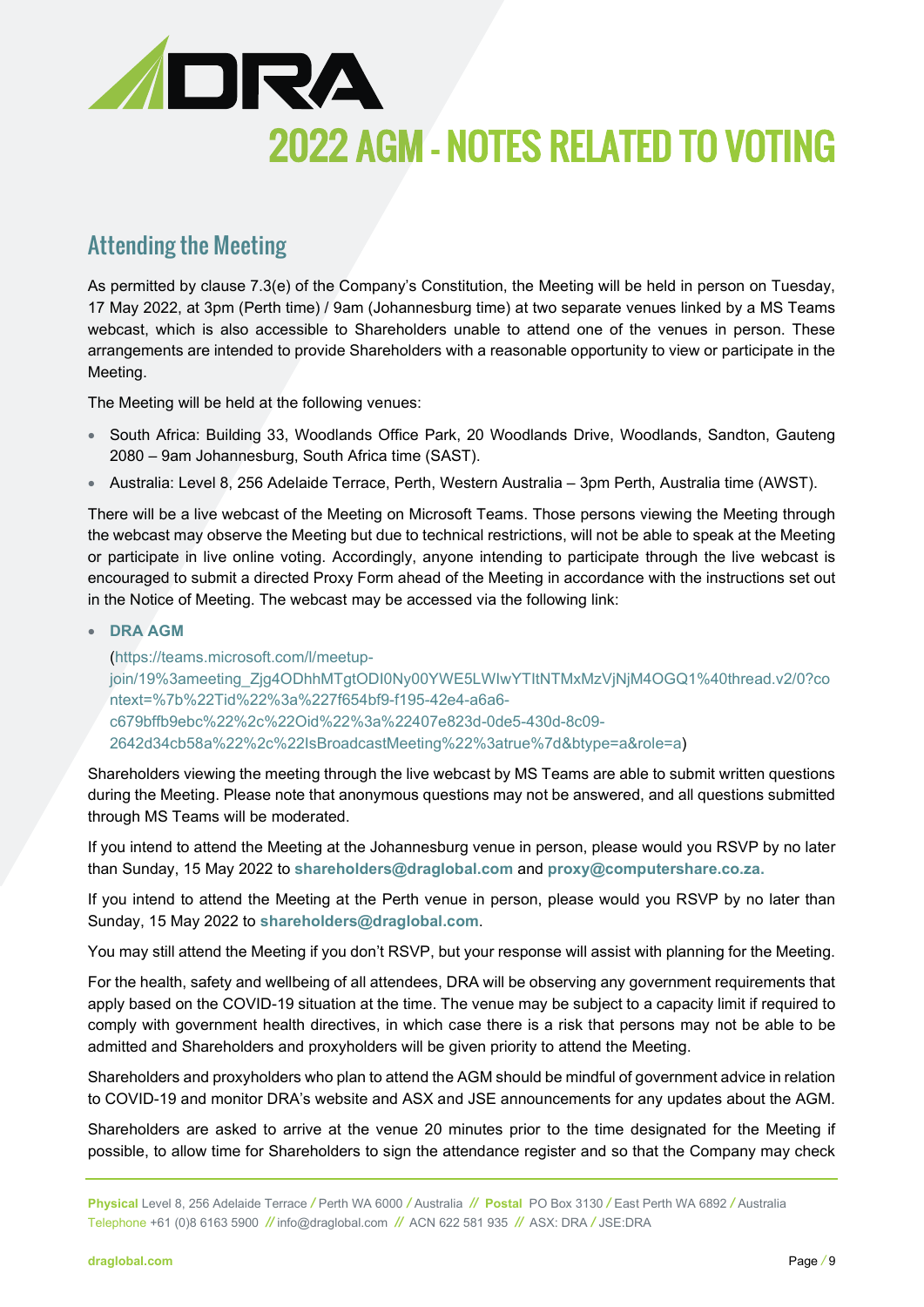

# 2022 AGM – NOTES RELATED TO VOTING

their shareholdings against the Company's share register and note their attendances. Shareholders are asked to please bring the enclosed Proxy Form to the meeting to assist in registering your attendance and number of votes.

### Voting Procedure - Generally

Shareholders can vote in one of two ways:

- where the shareholder is an individual, by attending the Meeting in person in Perth or Johannesburg and voting; or
- by appointing a proxy (including the Chair of the Meeting) using a Proxy Form or, where the shareholder is a body corporate, appointing a corporate representative to attend and vote on their behalf.

Specific instructions on 'How to Vote' for Shareholders holding Shares on the Australian register and South African register are set out below.

Due to attendance restrictions related to the COVID-19 environment, the number of Shareholders able to attend the Perth location and Johannesburg location for the Meeting may be restricted. Shareholders are encouraged to submit a Proxy Form appointing the Chair of the Meeting or another person who will physically attend the Meeting as their proxy and directing the proxy to vote in accordance with the Shareholder's instructions. You can direct your proxy to vote for or against, or to abstain from voting on, a Resolution by marking the appropriate box in the enclosed Proxy Form. If you do not direct your proxy how to vote then your proxy may vote at his or her discretion.

Voting on all proposed Resolutions at the Meeting will be conducted by poll. Under the Company's Constitution, any poll will be conducted as directed by the Chair of the Meeting. Shareholders are encouraged to lodge directed proxies in advance of the Meeting.

Please note that because the meeting is physically being held in 2 locations, the results of the poll may not be known during the Meeting as it is a time consuming process to validate and count the poll votes received during the Meeting. In this event, the results of the poll with be advised to Shareholders by email as soon as possible after the close of the Meeting and will also be published on JSE SENS and the ASX's Market Announcement Platforms.

### Proxies Voting - Generally

Enclosed with this Notice of Meeting is a Proxy Form. The Proxy Form allows Shareholders who are not attending the Meeting in person to appoint the Chair of the Meeting or another person who is attending the Meeting to vote on their behalf.

If you hold Shares in the Company in more than one capacity, please complete the Proxy Form in respect of each holding.

All Shareholders who are entitled to attend and vote at the meeting have the right to appoint a proxy to attend and vote for them. The proxy does not have to be a Shareholder. Shareholders holding two or more Shares can appoint either one or two proxies. If two proxies are appointed, the appointing Shareholder can specify what proportion of their votes each proxy is to exercise. A Shareholder may appoint a body corporate or individual as its proxy. A body corporate appointed as a Shareholder's proxy may appoint an individual as its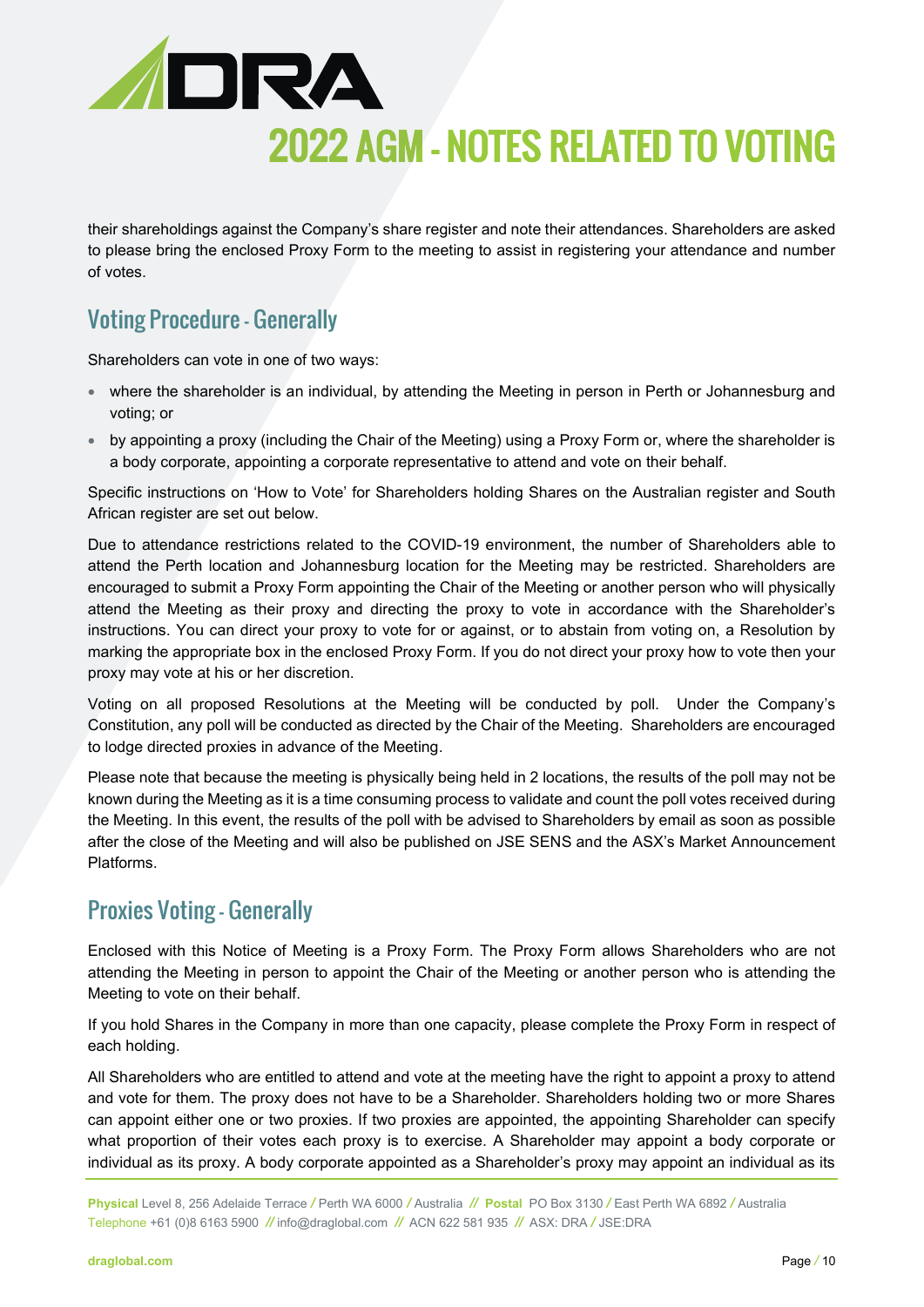

# 2022 AGM – NOTES RELATED TO VOTING

representative to exercise any of the powers that the body may exercise as the Shareholder's proxy. To vote by proxy, please complete and return to the Company the Proxy Form enclosed with this Notice of Meeting as soon as possible, in accordance with the instructions below.

### How to Vote – Shareholders on the Australian register

#### Voting in person

A shareholder that is an individual may attend and vote in person at the meeting. If you wish to attend the meeting, please bring the enclosed Proxy Form to the meeting to assist in registering your attendance and number of votes. Please arrive 20 minutes prior to the start of the meeting to facilitate this registration process.

#### Voting by corporate representative

A shareholder that is a corporation may appoint an individual to act as its representative to vote at the meeting in accordance with section 250D of the Corporations Act. The representative should bring to the meeting evidence of his or her appointment, including any authority under which the appointment is signed. The appropriate "Appointment of Corporate Representative" form should be completed and produced prior to admission to the meeting. This form may be obtained from the Company's share registry.

#### Voting by proxy

If you do not wish to attend the meeting, you may appoint a proxy to attend and vote on your behalf. A body corporate may also appoint a proxy. A proxy need not be a shareholder. If a representative of a corporate proxy is to attend the meeting, you must ensure that the appointment of the representative is in accordance with section 250D of the Corporations Act. The corporate representative should bring to the meeting evidence of his or her appointment, including any authority under which the appointment is signed. A form of the certificate may be obtained from the Company's share registry.

You are entitled to appoint up to 2 proxies to attend the meeting and vote on your behalf and may specify the proportion or number of votes that each proxy is entitled to exercise. If you do not specify the proportion or number of votes that each proxy is entitled to exercise, each proxy may exercise half of the votes. If you wish to appoint a second proxy, an additional Proxy Form may be obtained by telephoning the Company's share registry or you may copy the enclosed Proxy Form. To appoint a second proxy, you must follow the instructions on the Proxy Form.

Sections 250BB and 250BC of the Corporations Act took effect on 1 August 2011 and apply to voting by proxy. Shareholders and their proxies should be aware of these changes to the Corporations Act, as they will apply to this meeting. Broadly, the changes mean that:

- if proxy holders vote, they must cast all directed proxies as directed; and
- any directed proxies which are not voted will automatically default to the chairman of the meeting, who must vote the proxies as directed.

If the proxy has two or more appointments that specify different ways to vote on a resolution, the proxy must not vote on that resolution on a show of hands.

**Physical** Level 8, 256 Adelaide Terrace */* Perth WA 6000 */* Australia *//* **Postal** PO Box 3130 */* East Perth WA 6892 */* Australia Telephone +61 (0)8 6163 5900 *//* [info@draglobal.com](mailto:info@draglobal.com) *//* ACN 622 581 935*//* ASX: DRA */* JSE:DRA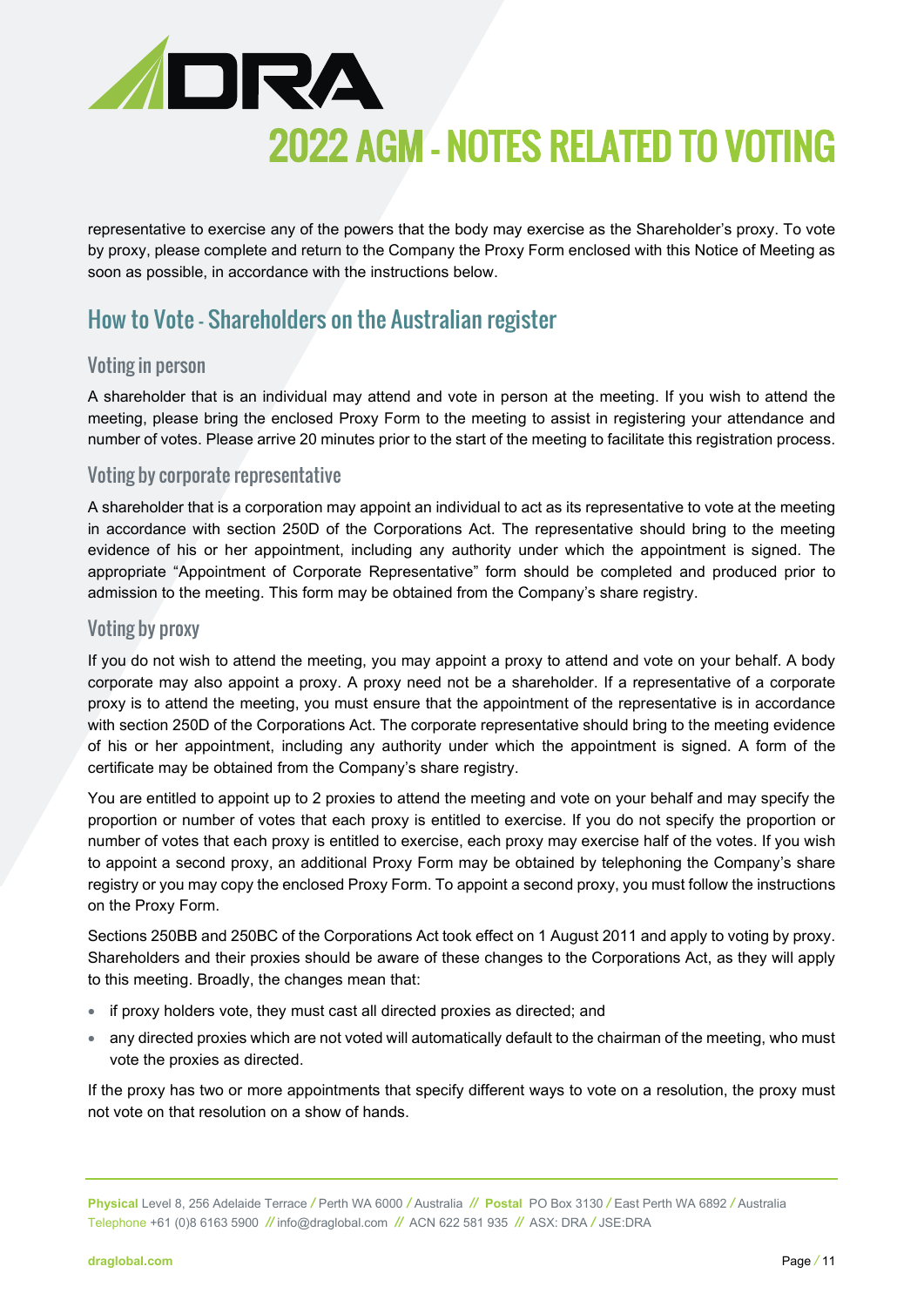

To be valid, your Proxy Form (and any power of attorney under which it is signed) must be received at an address given below by 3pm (AWST) on 15 May 2022. Any Proxy Form received after that time will not be valid for the scheduled meeting.

Completed Proxy Forms may be lodged using any of the following methods:

| <b>Online:</b>           | At www.investorvote.com.au                                                                                                        |
|--------------------------|-----------------------------------------------------------------------------------------------------------------------------------|
| By mail:                 | Share Registry – Computershare Investor Services Pty Limited, GPO Box 242,<br>Melbourne Victoria 3001, Australia                  |
| By fax:                  | 1800 783 447 (within Australia)<br>+61 3 9473 2555 (outside Australia                                                             |
| By mobile:               | Scan the QR Code on your Proxy Form and follow the prompts                                                                        |
| <b>Custodian voting:</b> | For Intermediary Online subscribers only (custodians) please visit<br>www.intermediaryonline.com to submit your voting intentions |

All Shareholders are encouraged to vote prior to the Meeting by returning their Proxy Form before the deadline detailed below.

### How to Vote – Shareholders on the South African register

#### *Voting in person*

A Shareholder that is an individual may attend and vote in person at the Meeting. If you wish to attend the Meeting, please bring the enclosed Proxy Form to the Meeting to assist in registering your attendance and number of votes. Please arrive 20 minutes prior to the start of the Meeting to facilitate this registration process.

*"Own Name" Ordinary Shareholders on the South African register*

If you are a Shareholder who holds Ordinary Shares in your "own name", you will find enclosed a Proxy Form, for use in connection with DRA's 2022 Annual General Meeting.

Completed Proxy Forms should be sent, in the case of DRA Global Ltd Ordinary Shareholders on the South African branch register:

| By post to:     | Computershare Investor Services Proprietary Limited, Private Bag X9000, Saxonwold<br>2132, Republic of South Africa                  |
|-----------------|--------------------------------------------------------------------------------------------------------------------------------------|
| By hand to:     | Computershare Investor Services Proprietary Limited, Rosebank Towers, 15<br>Biermann Avenue, Rosebank 2196, Republic of South Africa |
| Or by email to: | proxy@computershare.co.za                                                                                                            |

The completion and return of the Proxy Form will not preclude Shareholders from attending the Annual General Meeting and voting in person should they wish to do so.

#### *DRA Global Ltd Ordinary Shareholders holding Ordinary Shares through a broker or CSDP*

DRA Global Ltd Ordinary Shareholders on the SA Register who have dematerialised their Ordinary Shares must NOT complete the Proxy Form but instead must inform their CSDP or broker of their intention to attend the Annual General Meeting and request their CSDP or broker to issue them with the necessary authorisation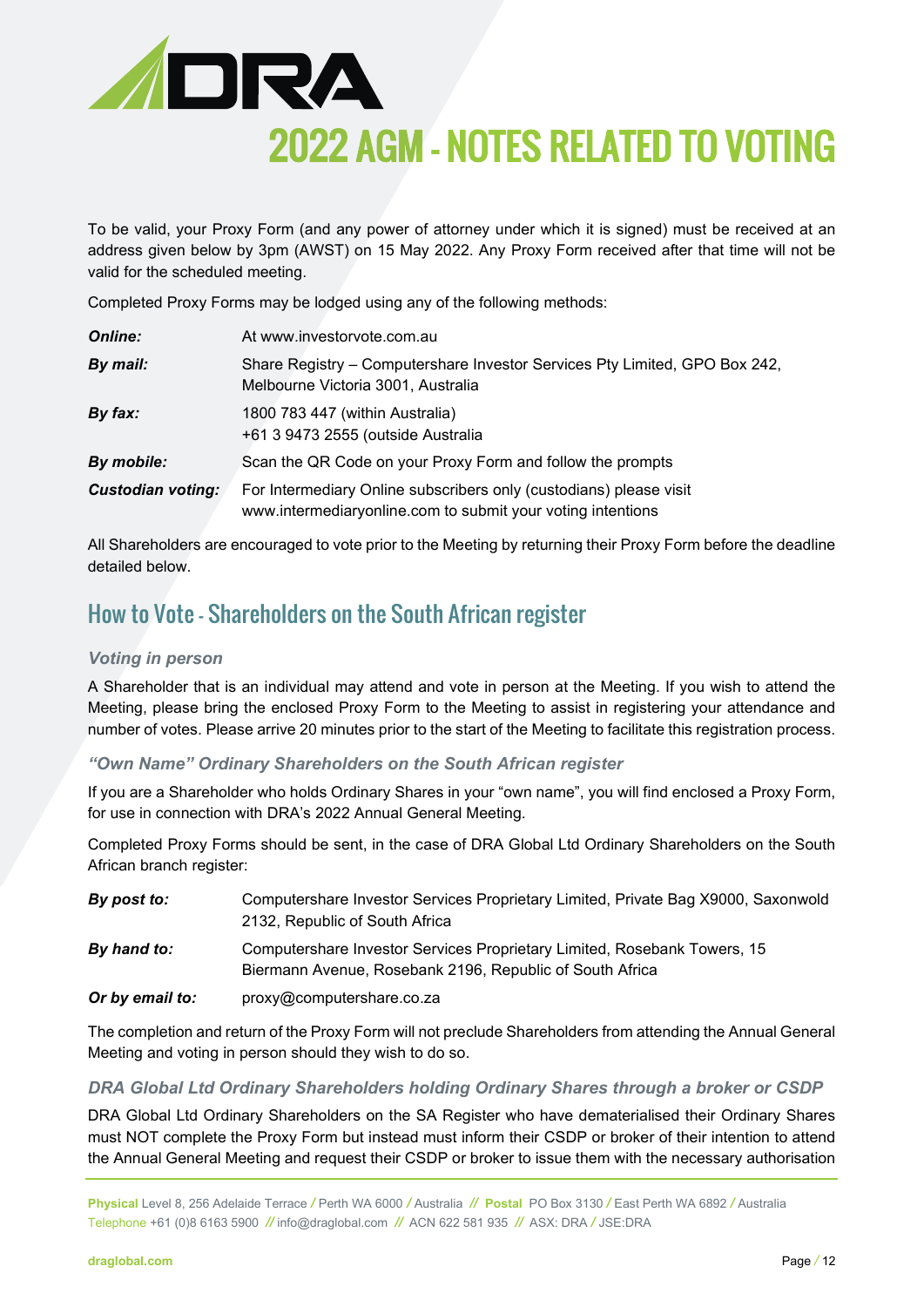

to attend the Annual General Meeting in person or provide their CSDP or broker with their voting instructions should they not wish to attend the Annual General Meeting in person. These instructions must be provided to the CSDP or broker by the cut-off time and date advised by the CSDP or broker for instructions of this nature. If your CSDP or broker does not obtain instructions from you, they will be obliged to act in terms of the mandate furnished to them by you.

**Shareholders are encouraged to return their Proxy Form to ensure their ability to participate in voting on the resolutions.**

### Other Information

#### Undirected proxies

The Chair of the Meeting intends to vote all undirected proxies in favour of all items of business. The Chair of the Meeting is deemed to be appointed proxy where a signed Proxy Form is returned which does not contain a named proxy representative or where a named proxy does not attend and vote at the Meeting.

#### Voting entitlements

The Board has determined that, for the purpose of voting at the Meeting, Shareholders are those persons who are the registered holders of the Company's Shares at 3pm (Perth time) / 9am (Johannesburg time) on Sunday, 15 May 2022 (for JSE purposes, the practical time is market close on the JSE on Friday, 13 May 2022).

#### Voting exclusions

Any voting exclusions, including under the Corporations Act or the ASX Listing Rules, for each item of business are set out above.

#### Required majority

Other than Resolution 8, each resolution is required to be passed as an ordinary resolution, being a simple majority of the votes cast by Shareholders present (in person, by proxy or representative) and entitled to vote on each Resolution.

Resolution 8 is required to be passed as a special resolution, which requires at least 75% of the votes cast by Shareholders present (in person, by proxy or representative) and entitled to vote on the Resolution.

#### Questions from Shareholders

The Company welcomes your feedback. You may submit written questions relating to the business of the Meeting by email to **[shareholders@draglobal.com](mailto:shareholders@draglobal.com)** by no later than Tuesday, 10 May 2022.

The Chair of the Meeting will endeavour to address any frequently raised and relevant questions submitted to the email address above prior to the Meeting. Please note that individual responses to written questions submitted to the email address above will not be sent to Shareholders.

Shareholders viewing the meeting through the live webcast by MS Teams are able to submit written questions during the Meeting. Please note that anonymous questions may not be answered, and all questions submitted through MS Teams will be moderated.

**Physical** Level 8, 256 Adelaide Terrace */* Perth WA 6000 */* Australia *//* **Postal** PO Box 3130 */* East Perth WA 6892 */* Australia Telephone +61 (0)8 6163 5900 *//* [info@draglobal.com](mailto:info@draglobal.com) *//* ACN 622 581 935*//* ASX: DRA */* JSE:DRA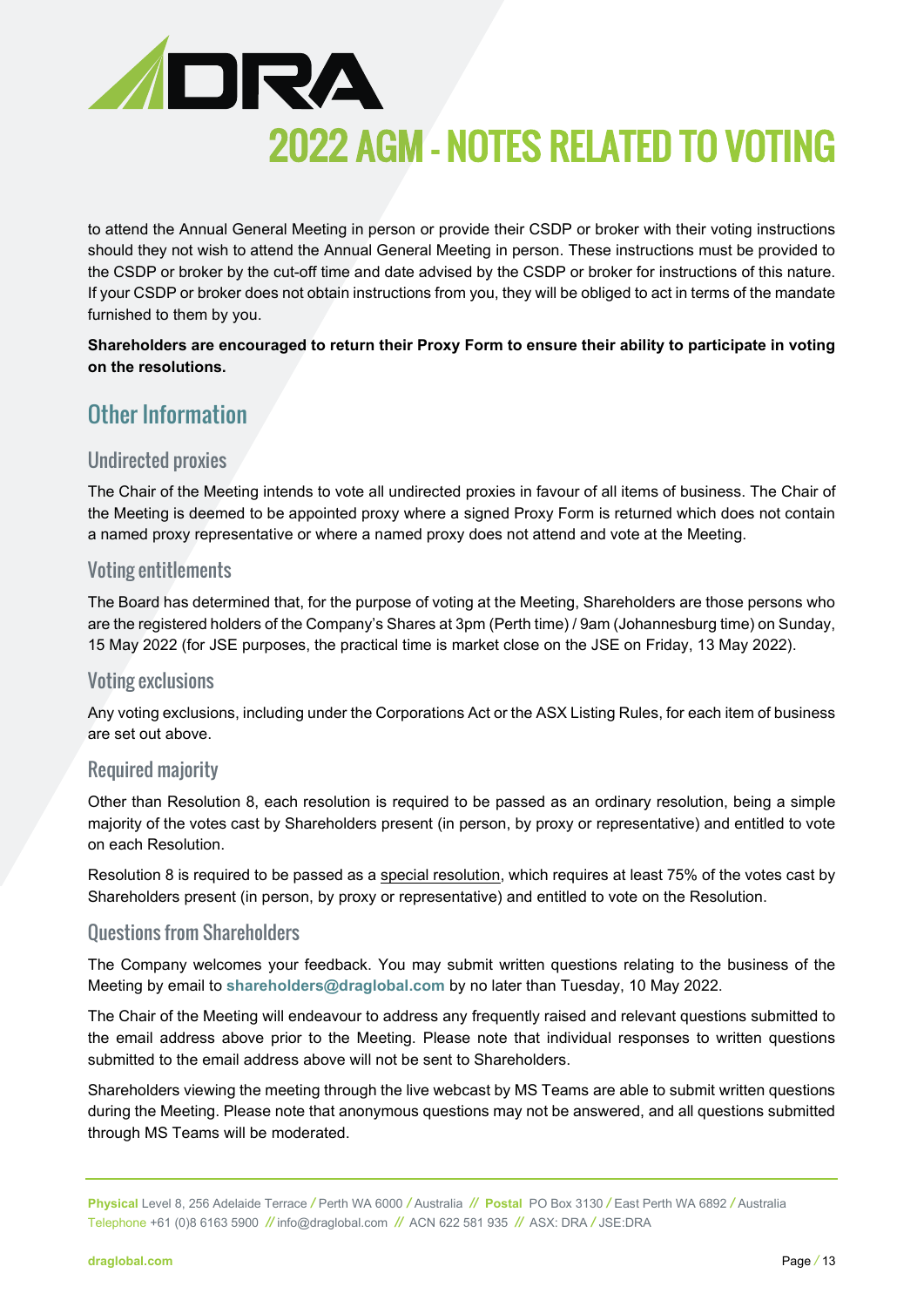

### Further information

If you need any further information about this Notice of Meeting or attending / viewing the Meeting please contact Ben Secrett by email at **[shareholders@draglobal.com](mailto:shareholders@draglobal.com)** or telephone on +61 8 6163 5900.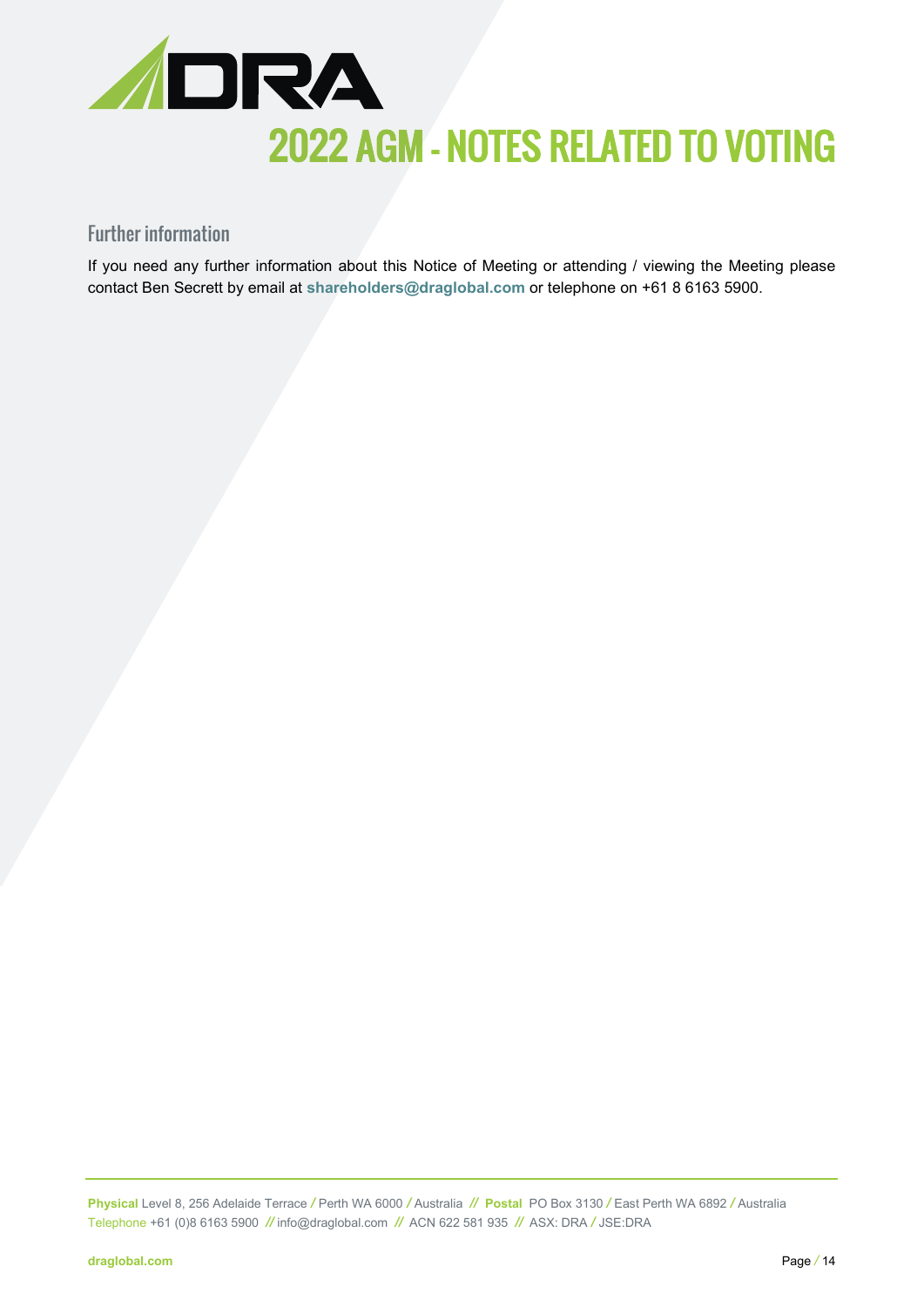

## EXPLANATORY NOTES

The accompanying Explanatory Notes form part of the Notice of Meeting and should be read carefully in conjunction with it.

### DISCUSSION OF FINANCIAL STATEMENTS AND REPORTS

Section 317 of the Corporations Act requires the Company's Financial Report, Directors' Report and Auditor's Report for the last financial year that ended before the Company's Annual General Meeting, being the financial year ended 31 December 2021.

The 2021 Financial Statements and Reports are included in the Company's 2021 Annual Report, a copy of which can be accessed online at https://www.draglobal.com/investors or on the ASX website at **<https://www2.asx.com.au/markets/company/dra>** or on the JSE Client Portal at **[https://clientportal.jse.co.za/companies-and-financial-instruments/issuer](https://clientportal.jse.co.za/companies-and-financial-instruments/issuer-profile?issuermasterid=5294)[profile?issuermasterid=5294](https://clientportal.jse.co.za/companies-and-financial-instruments/issuer-profile?issuermasterid=5294)** .

In accordance with the Corporations Act, Shareholders will have a reasonable opportunity to ask questions or make comments on the Company's 2021 Financial Statements and Reports.

The Company's Auditor, BDO, will be present at the Meeting and Shareholders will have an opportunity to ask the auditor questions in relation to the conduct of the audit, the Auditor's Report, the Company's accounting policies and the independence of the auditor.

The Auditor will also respond to any written questions provided these are submitted to the Company no later than five Business Days prior to the Meeting, being Tuesday, 10 May 2022.

There is no requirement under the Corporations Act or the Company's Constitution for Shareholders to approve the Company's 2021 Financial Statements and Reports.

### RESOLUTION 1 ADOPTION OF REMUNERATION REPORT (NON-BINDING RESOLUTION)

The remuneration report for the year ended 31 December 2021 is set out in the Company's 2021 Annual Report (**Remuneration Report**).

The remuneration report:

- describes the policies behind, and the structure of, the remuneration arrangements of the Company and the link between the remuneration of key management personnel and the Company's performance; and
- sets out the remuneration arrangements in place for the Directors and other key management personnel.

Section 250R(2) of the Corporations Act requires the AGM of a publicly listed company to include a non-binding advisory vote on the adoption of the remuneration report. The objective of this requirement is to increase levels of transparency and accountability on remuneration arrangements, strengthen alignment of remuneration with performance, and provide for greater shareholder engagement and feedback on remuneration matters.

The Company was not required to include a non-binding advisory vote on its remuneration report at its previous annual general meetings, as the Company was not a listed company at that time.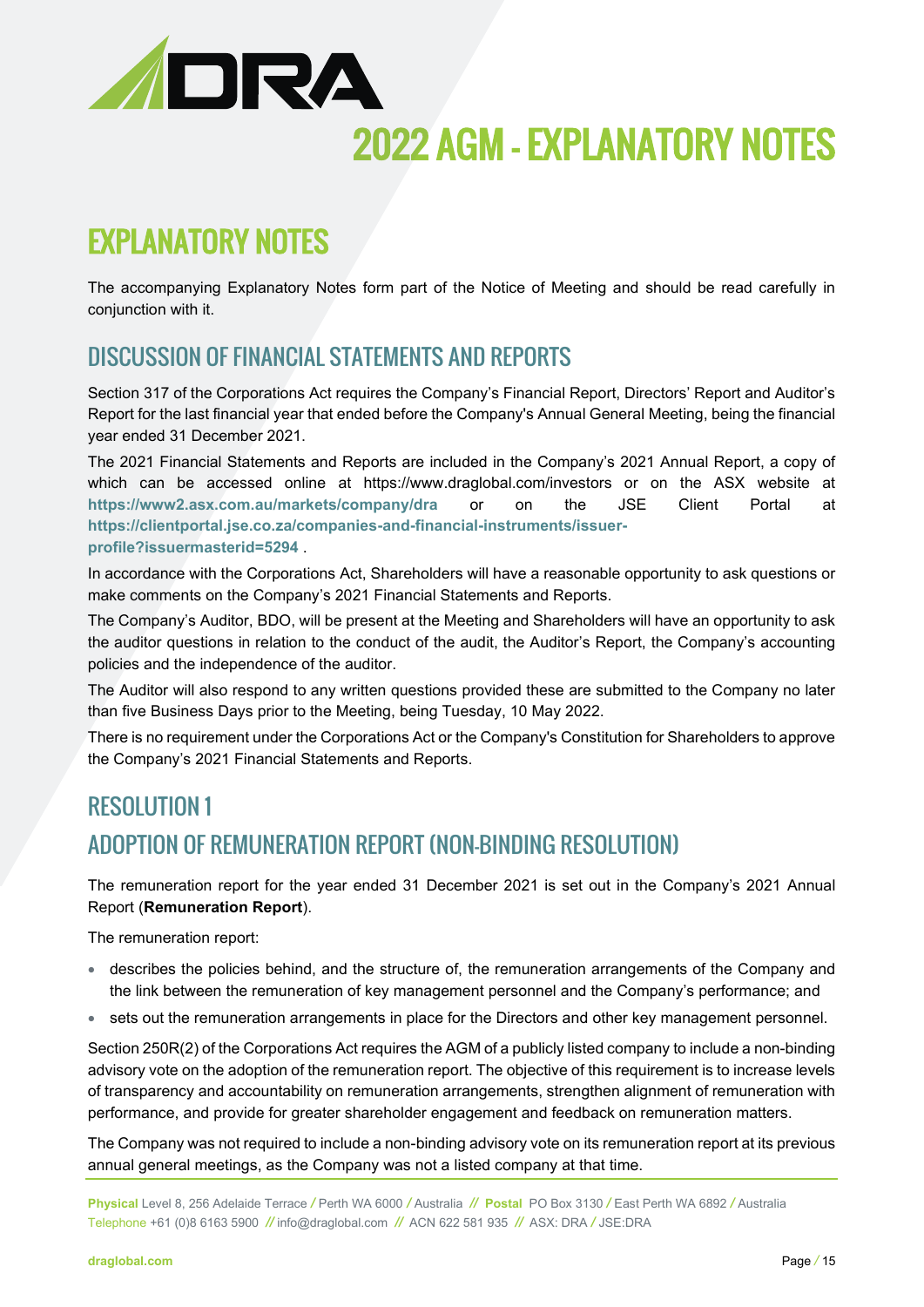

In accordance with section 250R(3) of the Corporations Act, the vote on the resolution is advisory only and does not bind the Directors or the Company. However, the Directors will take the discussion at the AGM and the outcome of the vote into account when considering the Company's remuneration policies.

Shareholders should be aware that in accordance with Division 9 of Part 2G.2 of the Corporations Act, if at least 25% of votes cast are against adoption of the remuneration report at two consecutive annual general meetings, the Company will be required to put to Shareholders at the second annual general meeting a resolution proposing that another general meeting be held (**Spill Meeting**), at which all of the Directors (other than the Managing Director) would need to stand for re-election (**Spill Resolution**).

If more than 50% of Shareholders vote in favour of the Spill Resolution, the Company must then convene a Spill Meeting within 90 days of the second annual general meeting. All of the Directors who were in office when the applicable Remuneration Report was approved, other than any Managing Director, will need to stand for re-election at the Spill Meeting if they wish to continue as Directors.

Given that this meeting is the Company's first annual general meeting as a listed company, even if at least 25% of the votes cast on Resolution 1 are against the adoption of the Remuneration Report, it will not result in the Company putting a Spill Resolution to Shareholders.

Section 250SA of the Corporations Act requires that a reasonable opportunity be allowed to Shareholders at the AGM to ask questions about, or make comments on, the remuneration report.

Shareholders are encouraged to read the Remuneration Report (and the Explanatory Notes above) carefully and to the extent that Shareholders have questions or comments regarding the Remuneration Report, the Company encourages them to contact the Company Secretary by email at **[shareholders@draglobal.com](mailto:shareholders@draglobal.com)** or by phone on +61 8 6163 5900, prior to voting on this item of business.

#### Board Recommendation

The Board unanimously recommends that Shareholders vote **in favour** of Resolution 1. The Chair of the Meeting intends to vote undirected proxies in favour of Resolution 1.

### RESOLUTION 2 ELECTION OF DIRECTOR – JONATHAN (JOHNNY) VELLOZA

Resolution 2 seeks approval for the election of Jonathan (Johnny) Velloza as a Director, with his retirement and proposed election to take effect at the conclusion of the Meeting (in accordance with clause 8.1(c) and 8.1(i) of the Constitution).

Mr Velloza, who was appointed by the Board as a Director to fill a casual vacancy from 1 January 2022 and is eligible for election to the office of director under clause 8.1(j)(1) of the Constitution.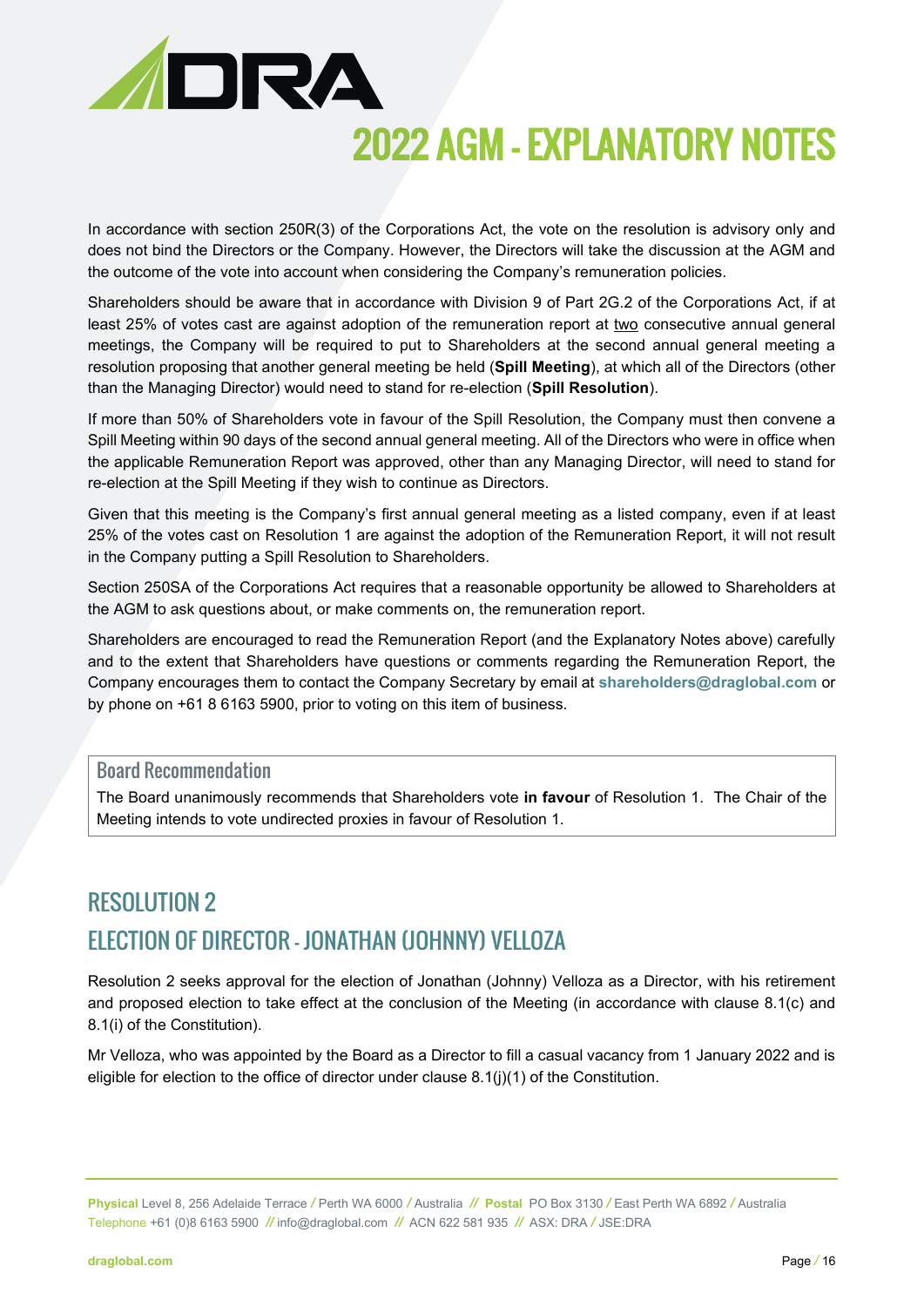

Mr Velloza's relevant skills and experience are summarised below.

|                                    | Mr Jonathan (Johnny) Velloza<br>Higher Diploma (Mining Engineering) from the Technikon Witswatersrand<br>Bachelor of Technology (Mining Engineering) from the University of Johannesburg<br>Bachelor of Commerce from the University of South Africa                                                                                                                                                                                                                                                                                                                                                                                                                                                                                                                                                                                                                                                                                                     |  |  |  |
|------------------------------------|----------------------------------------------------------------------------------------------------------------------------------------------------------------------------------------------------------------------------------------------------------------------------------------------------------------------------------------------------------------------------------------------------------------------------------------------------------------------------------------------------------------------------------------------------------------------------------------------------------------------------------------------------------------------------------------------------------------------------------------------------------------------------------------------------------------------------------------------------------------------------------------------------------------------------------------------------------|--|--|--|
| <b>Term</b>                        | Appointed to fill casual vacancy effective from 1 January 2022                                                                                                                                                                                                                                                                                                                                                                                                                                                                                                                                                                                                                                                                                                                                                                                                                                                                                           |  |  |  |
| Independent                        | Yes, Non-Executive Director                                                                                                                                                                                                                                                                                                                                                                                                                                                                                                                                                                                                                                                                                                                                                                                                                                                                                                                              |  |  |  |
| <b>Skills and experience</b>       | Mr Velloza is a mining engineer with 30 years of mining experience in open pit and underground<br>operations throughout Africa, Chile and Australia and across a range of commodities including<br>iron ore, copper, cobalt, gold and diamonds. He has held senior operational and management<br>roles in global resources companies, including De Beers, AngloGold Ashanti, BHP Billiton and<br>Gem Diamonds. During his career Mr Velloza has worked across the full mining value chain<br>including exploration, feasibility studies, developing and commissioning new mines, and<br>managing mining operations, and obtained capital markets and capital raising experience.<br>He was Chief Operating Officer and Deputy CEO of Gem Diamonds before being appointed as a<br>Non-Executive Director. Mr Velloza is currently CEO of cobalt refining process developer<br>Kobaloni Energy and a Non-Executive Director of AIM listed Zanaga Iron Ore. |  |  |  |
| <b>Other Directorships</b>         | Zanaga Iron Ore (Non-executive director)<br>Kobaloni Energy (Chief Executive Officer)                                                                                                                                                                                                                                                                                                                                                                                                                                                                                                                                                                                                                                                                                                                                                                                                                                                                    |  |  |  |
| <b>Special</b><br>responsibilities | Member of the following Committees:<br>Major Project Approvals Committee (Chairperson);<br>$\bullet$<br>Audit and Risk Committee;<br>$\bullet$<br>Nomination and Governance Committee;<br>People, Culture and Remuneration Committee; and<br>Sustainability, Health, Safety, Environment and Community Committee.                                                                                                                                                                                                                                                                                                                                                                                                                                                                                                                                                                                                                                        |  |  |  |
| Interests in the<br>Company        | Mr Velloza does not currently hold any Shares or options to acquire Shares in the Company.<br>Mr Velloza has elected to sacrifice the value of 20% of his annual remuneration (excluding<br>superannuation or any payment in lieu of superannuation) and receive ZEPOs under the Incentive<br>Option Plan for the period between the date of his appointment (1 January 2022) and<br>31 December 2022, subject to Shareholders approving Resolution 7 (see the Explanatory Notes<br>for Resolutions 3 to 7 below for details).                                                                                                                                                                                                                                                                                                                                                                                                                           |  |  |  |

#### Board Recommendation

The Board (other than Mr Velloza who has an interest in this Resolution) unanimously recommends that Shareholders vote **in favour** of Resolution 2. The Chair of the Meeting intends to vote undirected proxies in favour of Resolution 2.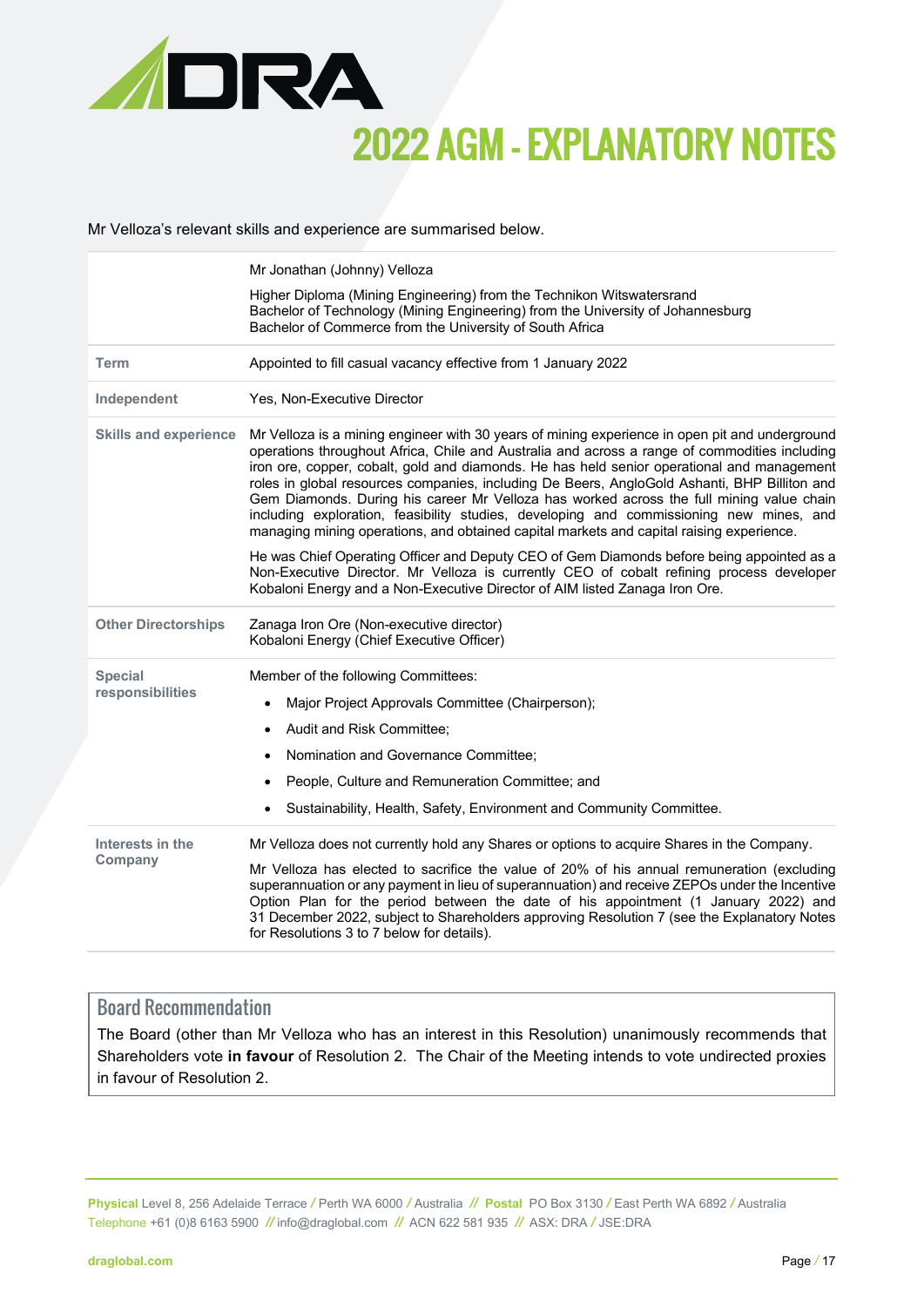

### RESOLUTIONS 3 TO 7 APPROVAL TO ISSUE OPTIONS TO NON-EXECUTIVE DIRECTORS UNDER INCENTIVE OPTION PLAN

#### **Background**

Resolutions 3 to 7 seek Shareholder approval for the participation of the Company's NEDs in the Incentive Option Plan, and the grant of ZEPOs in CY2022 to the Company's NEDs under the Incentive Option Plan.

#### Overview of the NED participation in the Incentive Option Plan

Each NED has elected to sacrifice the value of 20% their annual remuneration (excluding superannuation and any payment made in lieu of receiving superannuation in jurisdictions where superannuation is not required to be paid) and receive that part of their remuneration through the issue of ZEPOs under the Incentive Option Plan.

There are no vesting conditions attached to the ZEPOs to be issued to the NEDs and no consideration is payable by the NED upon the allocation of Shares following exercise of their ZEPOs.

The ZEPOs are to be issued in lieu of cash remuneration and are intended to help facilitate the NEDs obtain a base level shareholding in the Company (to align their interests with Shareholders' interests) and reduce the cash consideration that would otherwise be payable to the NEDs for their services. If shareholder approval is not given, then a lump-sum cash payment will be paid to the relevant NEDs in lieu of the issue of ZEPOs (equal to the value of the annual remuneration that is subject to the salary sacrifice arrangement).

The number of ZEPOs that the NEDs will be entitled to receive will be 20% of the overall remuneration for the period 1 July 2021 to 31 December 2022 divided by the daily volume-weighted average market price of the Shares traded on the ASX during the 20 trading days commencing 28 February 2022, being the first trading day following release of the Company's 2021 Annual Report (being \$2.85 per Share).

The maximum number of ZEPOs that each of the NEDs are entitled under these arrangements (for the period 1 July 2021 to 31 December 2022) is set out below:

| <b>Role</b>                            | Total Fixed Remuneration<br>(ZEPOs and cash, excluding<br>superannuation) for the period<br>between 1 July 2021 and 31<br>December 2022 | ZEPO (value) | ZEPO (number)<br>(based on 20-day VWAP of<br>\$2.85 per Share) |
|----------------------------------------|-----------------------------------------------------------------------------------------------------------------------------------------|--------------|----------------------------------------------------------------|
| <b>Non-Executive Chairman</b>          | \$360,000                                                                                                                               | \$72,000     | 25.263                                                         |
| <b>Each Non-Executive</b><br>Director* | \$180,000                                                                                                                               | \$36,000     | 12,632                                                         |

\* Mr Velloza's entitlement will be adjusted pro-rata to reflect that his entitlement to salary sacrifice ZEPOs commenced on 1 January 2022, being a ZEPO value of \$24,000 and 8,421 ZEPOs proposed to be issued.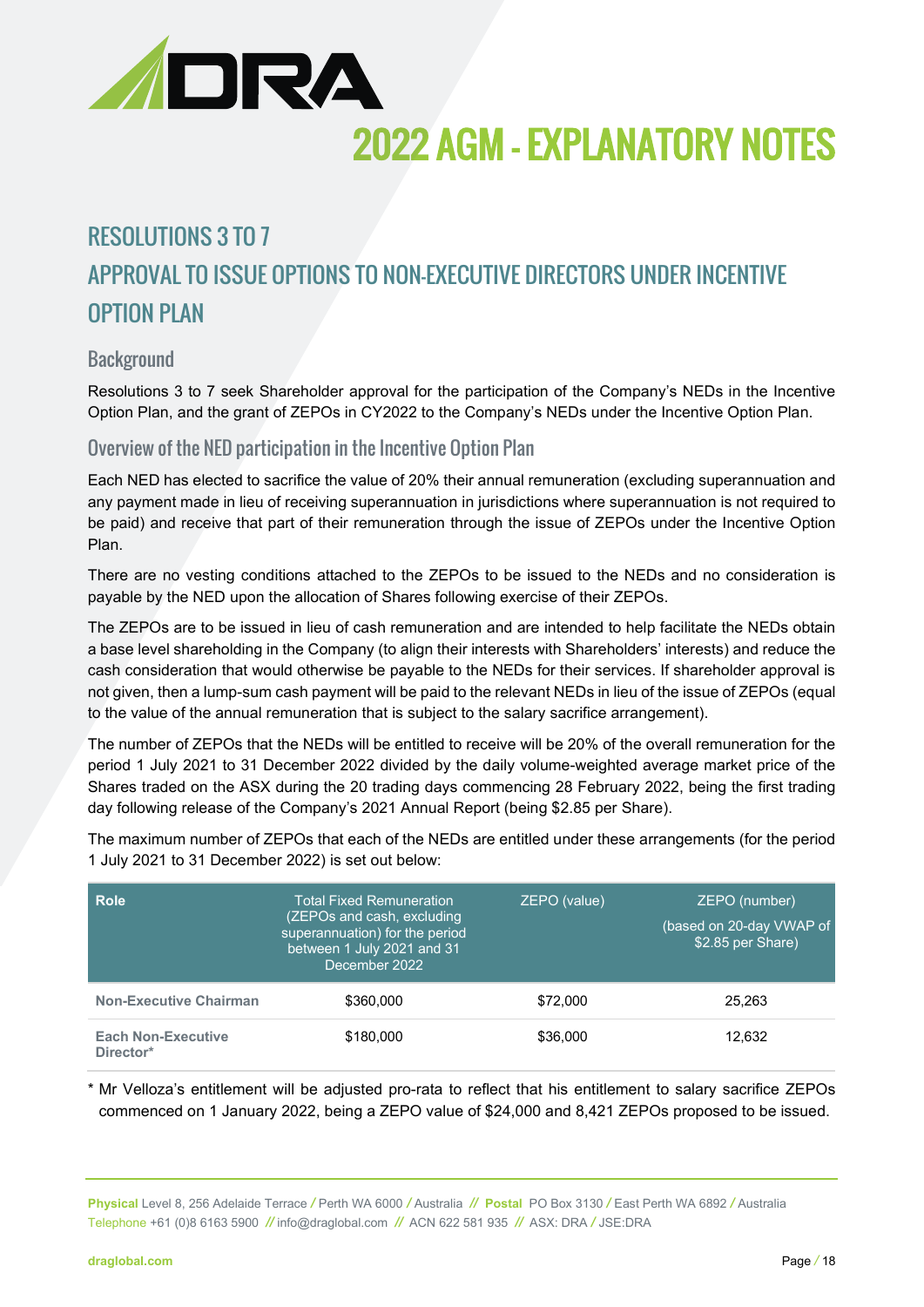

The ZEPOs will be granted subject to the rules of the Incentive Option Plan. A summary of the rules of the Incentive Option Plan is set out in Appendix 1. A copy of the full rules of the Incentive Option Plan is available upon request from the Company.

#### Listing Rule 10.14

Listing Rule 10.14 provides that a listed company must not permit a Director of a company or their Associates to acquire equity securities under an employee incentive scheme (such as the Incentive Option Plan) unless it obtains the approval of its Shareholders.

Resolutions 3 to 7 seek Shareholder approval under Listing Rule 10.14 for the grant of ZEPOs, and further issues of Shares on vesting of such ZEPOs, to the NEDs on the terms described in these Explanatory **Materials** 

If Resolutions 3 to 7 are passed, the Company will be able to proceed with the grant of the ZEPOs and any subsequent issue of Shares upon the vesting of such ZEPOs will not count towards the Company's Placement Capacity under ASX Listing Rule 7.1 or (subject to Shareholders approving Resolution 8) Listing Rule 7.1A.

If Resolutions 3 to 7 are not passed, the Company will not be able to proceed to grant the ZEPOs to the NEDs. The Company may then need to consider alternative arrangements to appropriately remunerate and incentivise the NEDs.

#### Listing Rule 10.15

The following information is provided to Shareholders for the purposes of Listing Rule 10.15:

| a) The name of the persons<br>acquiring the securities and<br>the category the person falls<br>into under Listing Rule<br>10.14.1-10.14.3     | The NEDs entitled to participate in the Incentive Option Plan are Peter Mansell,<br>Kathleen Bozanic, Lee (Les) Guthrie, Paulus (Paul) Lombard and Jonathan (Johnny)<br>Velloza (subject to election as a director). Each of those individuals falls under Listing<br>Rule 10.14.1, by virtue of being a director of the Company.                                                    |  |  |
|-----------------------------------------------------------------------------------------------------------------------------------------------|--------------------------------------------------------------------------------------------------------------------------------------------------------------------------------------------------------------------------------------------------------------------------------------------------------------------------------------------------------------------------------------|--|--|
| b) Grant of ZEPOs                                                                                                                             | A ZEPO is an Option to acquire a Share with a nil exercise price. No consideration is<br>payable for the issue of the ZEPOs, as the issue of the ZEPO forms part of the NED's<br>remuneration.                                                                                                                                                                                       |  |  |
| c) The number and class of<br>securities proposed to be<br>issued under Incentive<br><b>Option Plan for which</b><br>approval is being sought | It is proposed that the Company issue (subject to Shareholder approval):<br>25.263 ZEPOs to Peter Mansell:<br>٠<br>12,632 ZEPOs to Kathleen Bozanic;<br>$\bullet$<br>12,632 ZEPOs to Lee (Les) Guthrie;<br>12,632 ZEPOs to Paulus (Paul) Lombard; and<br>8,421 ZEPOs to Jonathan (Johnny) Velloza.<br>$\bullet$<br>The maximum number of ZEPOs to be issued to those NEDs is 71,580. |  |  |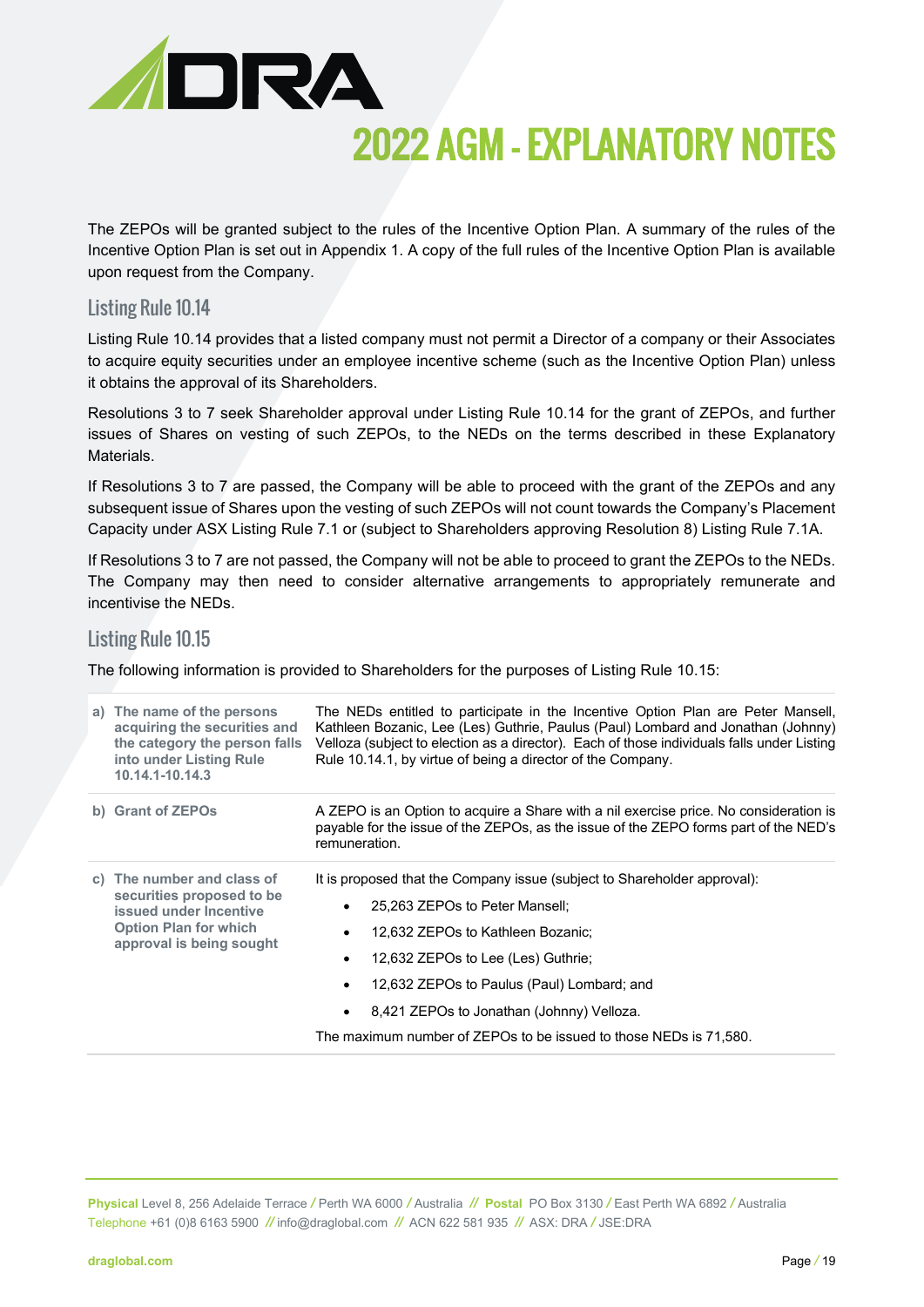

|    | d) Details of the NEDs current<br>remuneration package                             | The current annual remuneration of each of the NEDs (excluding superannuation and<br>any payment made in lieu of receiving superannuation in jurisdictions where<br>superannuation is not required to be paid) is set out below:                                                                                                                                                          |
|----|------------------------------------------------------------------------------------|-------------------------------------------------------------------------------------------------------------------------------------------------------------------------------------------------------------------------------------------------------------------------------------------------------------------------------------------------------------------------------------------|
|    |                                                                                    | Peter Mansell (Chairman): \$240,000 per annum (including \$192,000 paid in<br>cash and \$48,000 sacrificed to be issued as ZEPOs); and                                                                                                                                                                                                                                                    |
|    |                                                                                    | All other NEDs: \$120,000 per annum (including \$96,000 paid in cash and<br>\$24,000 sacrificed to be issued as ZEPOs).                                                                                                                                                                                                                                                                   |
|    |                                                                                    | As noted above, the NEDs are entitled to 20% of their remuneration via the issue of<br>ZEPOs under the Incentive Option Plan pursuant to a salary sacrifice arrangement.                                                                                                                                                                                                                  |
|    | e) Details of the ZEPOS<br>previously issued to NEDs<br>under the Incentive Option | The number of ZEPOs previously issued to the NEDs under the Incentive Option Plan<br>is set out below. No consideration was payable by the NEDs for the acquisition of the<br>ZEPOs:                                                                                                                                                                                                      |
|    | Plan                                                                               | Peter Mansell:<br>20,283 ZEPOs<br>$\bullet$                                                                                                                                                                                                                                                                                                                                               |
|    |                                                                                    | Kathleen Bozanic:<br>8,491 ZEPOs                                                                                                                                                                                                                                                                                                                                                          |
|    |                                                                                    | Lee (Les) Guthrie:<br>8,491 ZEPOs<br>$\bullet$                                                                                                                                                                                                                                                                                                                                            |
|    |                                                                                    | Paulus (Paul) Lombard:<br>943 ZEPOs                                                                                                                                                                                                                                                                                                                                                       |
|    |                                                                                    | Nil<br>Jonathan (Johnny) Velloza:<br>$\bullet$                                                                                                                                                                                                                                                                                                                                            |
| f) | <b>Details regarding ZEPOs</b>                                                     | The ZEPOs issued to the NEDs are not subject to vesting conditions and are<br>immediately exercisable upon issue. The ZEPOs have a zero dollar exercise price and<br>an expiry date 24 months following the date of issue.                                                                                                                                                                |
|    |                                                                                    | The ZEPOs are unlisted, so will not have a dilutionary impact until the ZEPOs are<br>exercised.                                                                                                                                                                                                                                                                                           |
|    |                                                                                    | The ZEPOs are a salary sacrifice arrangement that is intended to encourage and help<br>facilitate current and future NEDs holding a base level shareholding in the Company,<br>to align their interests with Shareholders' interests and reduce the cash consideration<br>payable to the NEDs for their services.                                                                         |
|    |                                                                                    | As the Company's equity incentive scheme contemplates the issue of options (not fully<br>paid ordinary shares), the Company has elected to issue ZEPOs for consistency with<br>the Company's approach to equity incentives and past practice.                                                                                                                                             |
|    |                                                                                    | The value attributable to each ZEPO is \$2.85, being the volume weighted average<br>price of the Shares traded on the ASX during the 20 trading days commencing 28<br>February 2022 (being the first trading day following release of the Company's 2021<br>Annual Report).                                                                                                               |
|    | will issue the ZEPOs                                                               | g) Dates on which the Company The ZEPOs will be issued by no later than 31 January 2023 and accordance with the<br>following timeline.                                                                                                                                                                                                                                                    |
|    |                                                                                    | In relation to the six months ended 31 December 2021, issued by 31 May 2022.<br>٠                                                                                                                                                                                                                                                                                                         |
|    |                                                                                    | In relation to the six months ended 30 June 2022, by 31 July 2022.<br>٠                                                                                                                                                                                                                                                                                                                   |
|    |                                                                                    | In relation to the six months ended 31 December 2022, by 31 January 2023.<br>٠                                                                                                                                                                                                                                                                                                            |
|    |                                                                                    | Where a NED ceases to be a director of the Company (for any reason, including<br>resignation), that NED will be issued ZEPOs equal to the value of their accrued (but<br>unissued) ZEPO entitlement on a pro-rata basis (based on their period of service up<br>to the date they cease to be a director, taking into account any ZEPOs issued to that<br>NED during the relevant period). |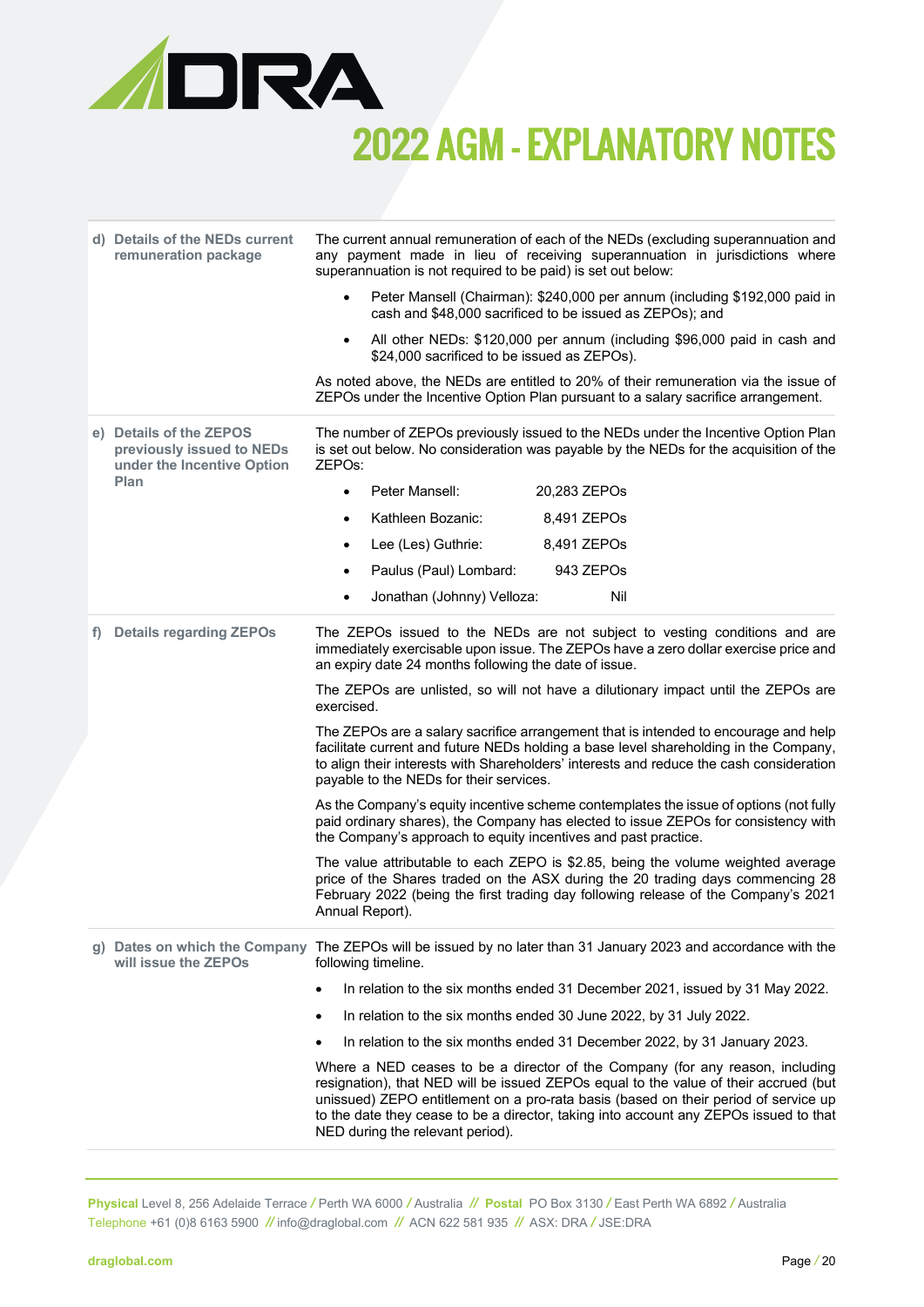

|    | h) The price at which the<br>Company will issue the<br><b>ZEPOs under the Incentive</b><br><b>Option Plan</b> | The ZEPOs will be issued for nil consideration (although as noted above, the issue of<br>the ZEPOs to the NEDs is in connection with a salary sacrifice arrangement).                                                                                                                                     |
|----|---------------------------------------------------------------------------------------------------------------|-----------------------------------------------------------------------------------------------------------------------------------------------------------------------------------------------------------------------------------------------------------------------------------------------------------|
| i) | Material terms of the<br><b>Incentive Option Plan</b>                                                         | The material terms of the Incentive Option Plan are set out in Appendix 1. A full copy<br>of the Incentive Option Plan is available from the Company on request.                                                                                                                                          |
| j) | Material terms of any loan<br>that will be made to the NEDs                                                   | No loans will be made to the NEDs in relation to the acquisition of the ZEPOs.                                                                                                                                                                                                                            |
|    | k) Other matters                                                                                              | Details of any ZEPOs and/or Shares issued under the Incentive Option to the NEDs<br>will be published in the annual report of the Company relating to the period in which<br>the ZEPOs and/or Shares issued, along with a statement that approval for the issue<br>was obtained under Listing Rule 10.14. |
|    |                                                                                                               | Any additional persons covered by Listing Rule 10.14 who become entitled to<br>participate in an issue of ZEPOs under the Incentive Option Plan after the resolution<br>is approved and who were not named in the notice of meeting will not participate until<br>approval is obtained under that rule.   |
|    |                                                                                                               | If approval is given by Shareholders under Listing Rule 10.14, any securities issued to<br>a NED which are covered by the approval will not be calculated as a "director's fee"<br>for the purposes of the limit on the total amount of Directors fees payable in accordance<br>with Listing Rule 10.17.  |

#### Board Recommendation

Given the Directors have an interest in the outcome of Resolutions 3 to 7, the Directors decline to make any recommendation in relation to Resolutions 3 to 7. The Chair of the Meeting intends to vote undirected proxies in favour of Resolutions 3 to 7.

### RESOLUTION 8 ADDITIONAL 10% PLACEMENT CAPACITY

In general terms (and subject to exceptions), Listing Rule 7.1 limits the number of Equity Securities that a listed company can issue without shareholder approval over a 12 month period to 15% of its fully paid ordinary shares on issue at the commencement of that 12 month period.

Listing Rule 7.1A allows an 'eligible entity' to seek shareholder approval (as a special resolution at an annual general meeting) to issue a further 10% of its fully paid ordinary shares on issue at the commencement of that 12 month period without needing any further shareholder approval (i.e. increasing the maximum number of Equity Securities that can be issued without shareholder approval over a 12 month period to 25% of the fully paid ordinary shares on issue at the commencement of that 12 month period) (**Additional 10% Placement Capacity**).

Shareholders should note that the Company has not made any determination on whether to issue any shares under the Additional 10% Placement Capacity. However, given that Shareholder approval for the Additional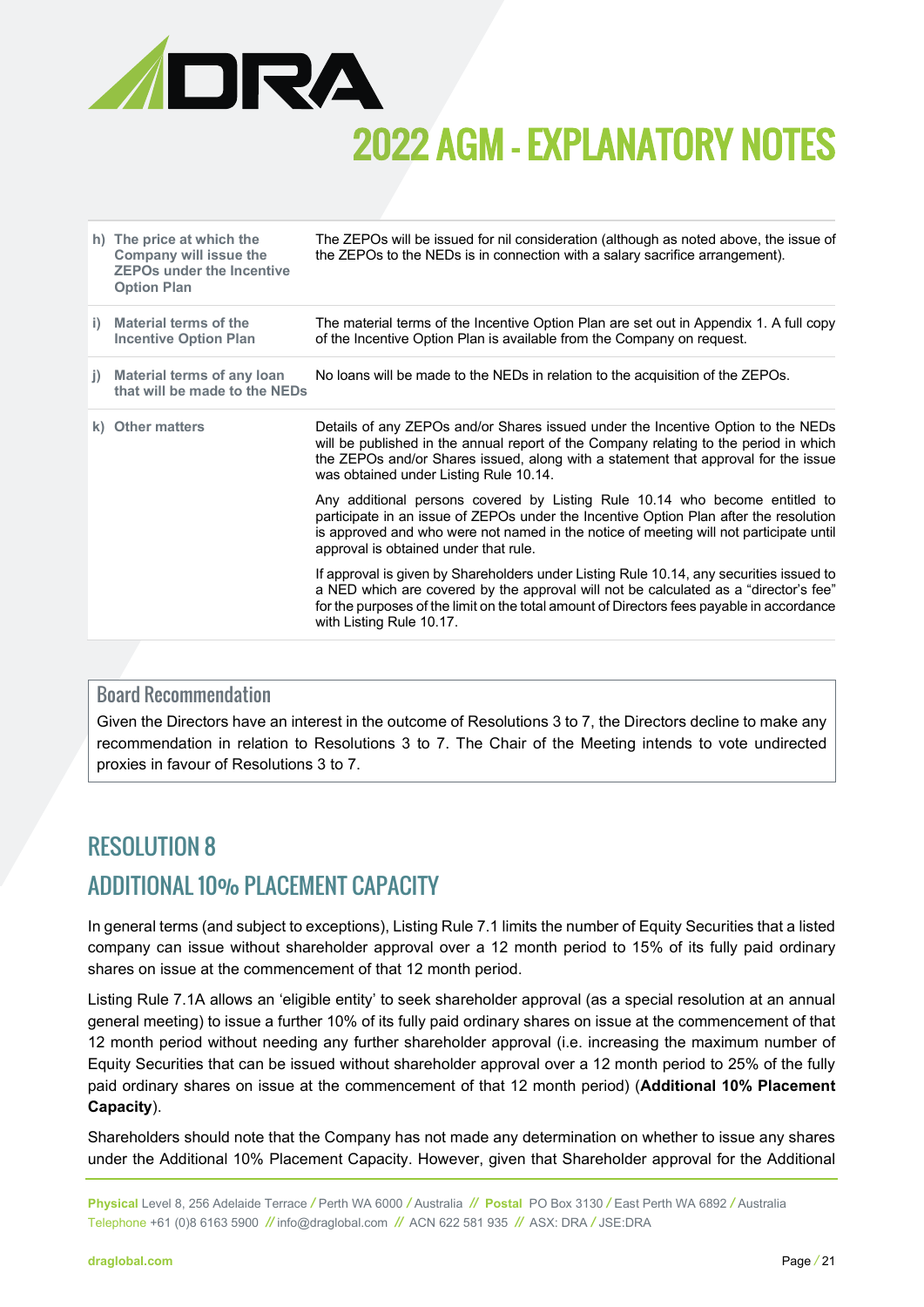

10% Placement Capacity can only be sought at the Company's annual general meeting, the Company has decided to seek Shareholder approval for the Additional 10% Placement Capacity at the AGM, to maximise its options for raising additional equity capital.

An 'eligible entity' means an entity which is not included in the S&P/ASX 300 Index and which has a market capitalisation of \$300 million or less (as at the date of the Meeting). The Company qualifies as an 'eligible entity' for the purposes of Listing Rule 7.1A.

Resolution 8 seeks Shareholder approval by way of special resolution to approve the Company having the Additional 10% Placement Capacity during the period commencing on the date of the Meeting and expiring 12 months after the Meeting (or the next AGM).

The exact number of Equity Securities that the Company may issue under an approval under Listing Rule 7.1A will be calculated according to the following formula:

$$
(A \times D) - E
$$

Where:

**'A'** is the number of Shares on issue 12 months before the date of issue or agreement:

- − plus the number of Shares issued in the previous 12 months under an exception in Listing Rule 7.2 (other than exception 9, 16 or 17);
- − plus the number of Shares issued in the previous 12 months on the conversion of convertible securities within Listing Rule 7.2 exception 9 where:
	- the convertible securities were issued or agreed to be issued before the commencement of that 12 month period; or
	- the issue of, or agreement to issue, the convertible securities was approved, or taken under the Listing Rules to have been approved, under Listing Rule 7.1 or Listing Rule 7.4;
- − plus the number of Shares issued in the previous 12 months under an agreement to issue securities within Listing Rule 7.2 exception 16 where:
	- the agreement was entered into before the commencement of that 12 month period; or
	- the agreement or issue was approved, or taken under the Listing Rules to have been approved, under Listing Rule 7.1 or Listing Rule 7.4;
- − plus the number of any other Shares issued in the previous 12 months with approval under Listing Rules 7.1 or 7.4;
- − plus the number of partly paid Shares that became fully paid in the previous 12 months; and
- − less the number of Shares cancelled in the previous 12 months.
- **'D'** is 10%.

**'E'** is the number of Equity Securities issued or agreed to be issued under Listing Rule 7.1A.2 in the 12 months before the date of issue or agreement where the issue or agreement has not been subsequently approved by holders of Shares under Listing Rule 7.4.

If Resolution 8 is passed, the Company may issue Equity Securities over a 12 month period up to 25% of the total number of fully paid ordinary shares on issue at the commencement of that 12 month period without requiring any further Shareholder approval.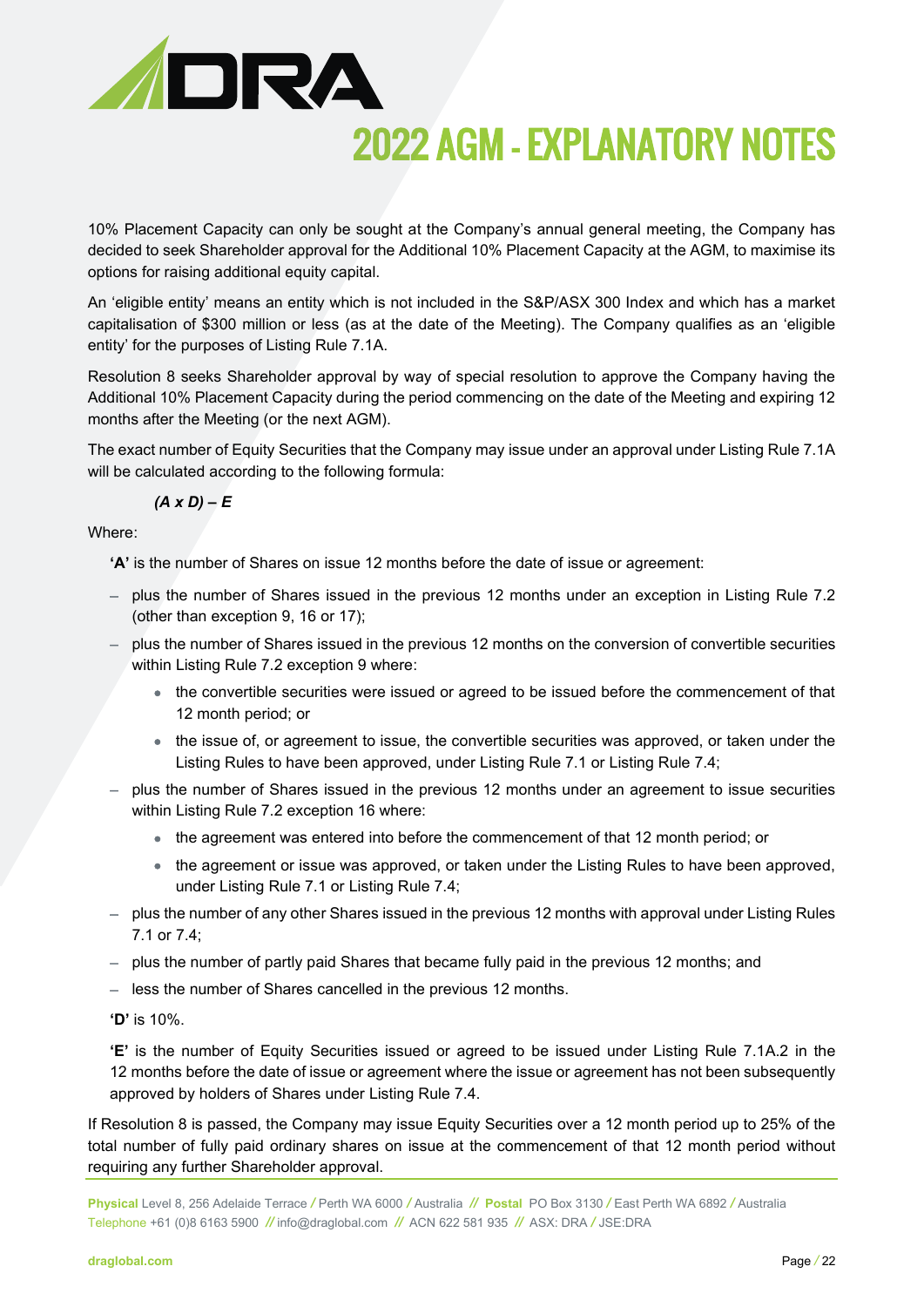

If Resolution 8 is not passed, the Company will not be able to utilise the Additional 10% Placement Capacity under Listing Rule 7.1A and (subject to exceptions) will require Shareholder approval to issue Equity Securities above the 15% limit in Listing Rule 7.1.

#### Listing Rule 7.3A

The following information is provided to Shareholders for the purposes of Listing Rule 7.3A:

| a) Period during which<br>the approval will be<br>valid | In accordance with Listing Rule 7.1A.1, the approval under this Resolution 8 will commence<br>on the date of the Meeting and expire on the first to occur of the following:<br>the date that is 12 months after the Meeting;<br>$\bullet$<br>the time and date of the entity's next annual general meeting; or<br>$\bullet$<br>the time and date of the approval by holders of the Company's ordinary securities of<br>$\bullet$<br>a transaction under Listing Rule 11.1.2 or rule 11.2.                                                                                                                                                                                                                                                                                      |
|---------------------------------------------------------|--------------------------------------------------------------------------------------------------------------------------------------------------------------------------------------------------------------------------------------------------------------------------------------------------------------------------------------------------------------------------------------------------------------------------------------------------------------------------------------------------------------------------------------------------------------------------------------------------------------------------------------------------------------------------------------------------------------------------------------------------------------------------------|
| b) Minimum price                                        | In accordance with Listing Rule 7.1A.3, any Equity Securities issued under the Additional 10%<br>Placement Capacity must be in an existing quoted class of the Company's Equity Securities<br>and issued for a cash consideration per security which is not less than 75% of the volume<br>weighted average market price for the Company's securities in that class, calculated over the<br>15 trading days on which trades in that class were recorded immediately before:<br>the date on which the price at which the securities are to be issued is agreed by the<br>$\bullet$<br>entity and the recipient of the securities; or<br>if the securities are not issued within 10 trading days of the date above, the date on<br>$\bullet$<br>which the securities are issued. |
| c) Permitted purpose                                    | The shares may be issued for the purpose of cash consideration for an acquisition, to raise<br>capital for future projects or to pursue growth opportunities, continued expenditure on the<br>Company's current assets and for general working capital. No decision has been made by the<br>Board to raise any capital under the Additional 10% Placement Capacity at this point in time.                                                                                                                                                                                                                                                                                                                                                                                      |
| d) Risk of economic and<br>voting dilution              | Any issue of Equity Securities under the Additional 10% Placement Capacity will dilute the<br>interests of Shareholders who do not receive any Equity Securities under the issue.<br>There is also a risk that:<br>the market price for the Company's Equity Securities may be significantly lower on<br>$\bullet$<br>the date of the issue of the Equity Securities than on the date this Resolution 8 is<br>approved; and<br>the Equity Securities may be issued at a price that is at a discount to the market<br>$\bullet$<br>price for the Company's Equity Securities on the issue date or the Equity Securities.                                                                                                                                                        |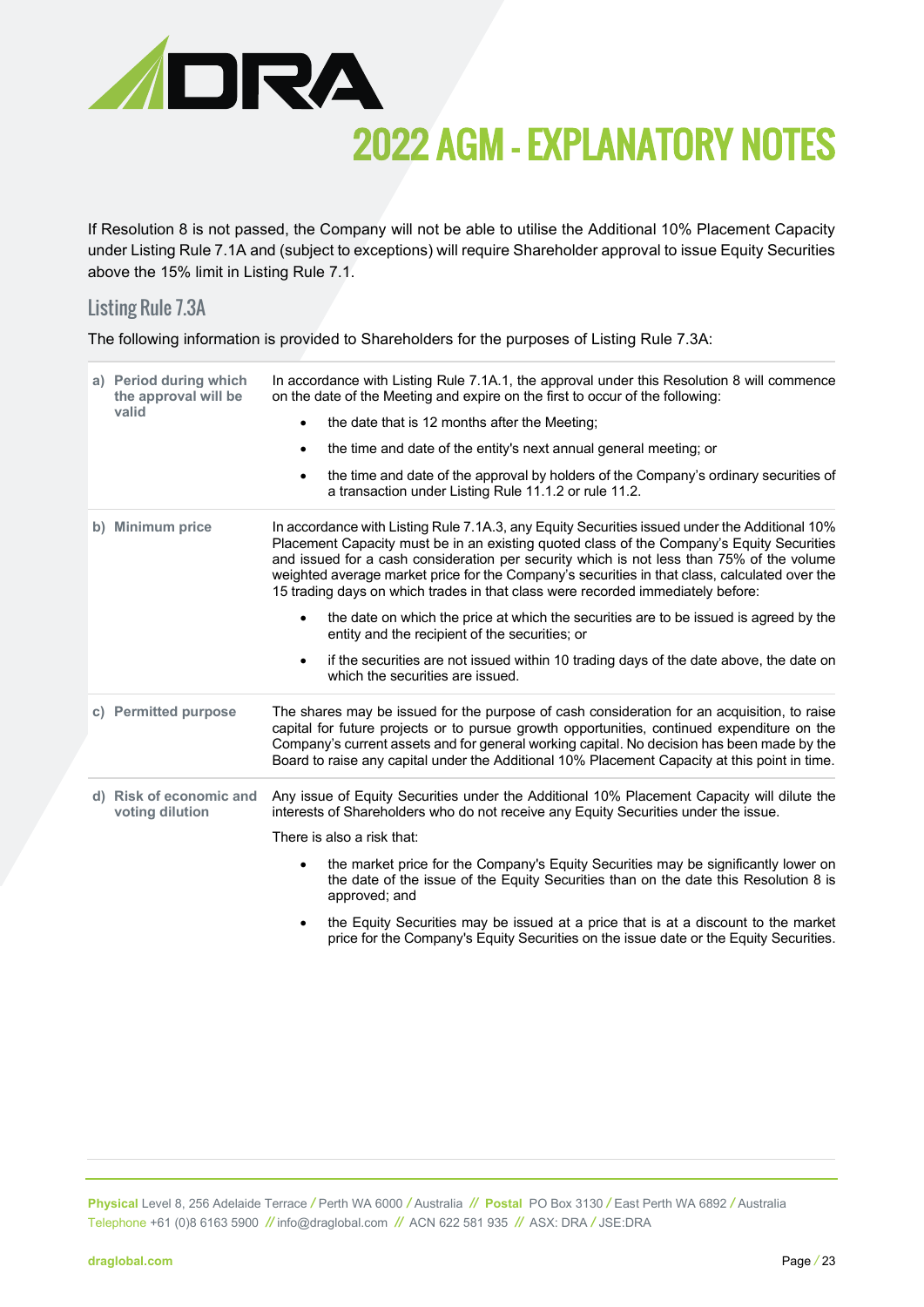

If Resolution 8 is approved by Shareholders and the Company issues the maximum number of Equity Securities available under the Additional 10% Placement Capacity, the economic and voting dilution of existing Shares would be as shown in the table below.

| Variable 'A'                                   |                        | <b>Dilution</b>                                               |                                                 |                                                            |  |
|------------------------------------------------|------------------------|---------------------------------------------------------------|-------------------------------------------------|------------------------------------------------------------|--|
| (refer to<br>calculation<br>above)             |                        | \$1.30 issue price<br>(50% of the<br>current market<br>price) | \$2.60 issue price<br>(current market<br>price) | \$5.20 issue price<br>(double the current<br>market price) |  |
| Current<br>Variable                            | Shares<br>issued       | 5,416,597                                                     | 5,416,597                                       | 5,416,597                                                  |  |
| 'A' 54,165,974<br><b>Shares</b>                | Funds<br>raised        | \$7,041,576                                                   | \$14,083,152                                    | \$28,166,304                                               |  |
| 50% increase<br>in<br>current                  | Shares<br>issued       | 8,124,896                                                     | 8,124,896                                       | 8,124,896                                                  |  |
| Variable<br>$'A$ : 81,248,961<br><b>Shares</b> | <b>Funds</b><br>raised | \$10,562,365                                                  | \$21,124,730                                    | \$42,249,459                                               |  |
| 100% increase<br>in current<br>Variable        | Shares<br>issued       | 10,833,194                                                    | 10,833,194                                      | 10,833,194                                                 |  |
| 'Α':<br>108,331,948<br><b>Shares</b>           | <b>Funds</b><br>raised | \$14,083,152                                                  | \$28,166,304                                    | \$56,332,609                                               |  |

The table above uses the following assumptions:

- There are currently 54,165,974 Shares on issue.
- The current market price is the closing price of Shares on the ASX on 8 April 2022.
- The Company issues the maximum possible number of shares under the Additional 10% Placement Capacity.
- The Company has not issued any Equity Securities in the 12 months prior to the Meeting that were issued under an exception in ASX Listing Rule 7.2 or with approval under ASX Listing Rule 7.1.
- The issue of Equity Securities under the Additional 10% Placement Capacity consists only of Shares. It is assumed that no options are exercised into Shares before the date of issue of the Equity Securities.
- The calculations above do not show the dilution that any one particular Shareholder will be subject to. All Shareholders should consider the dilution caused to their own shareholding depending on their specific circumstances.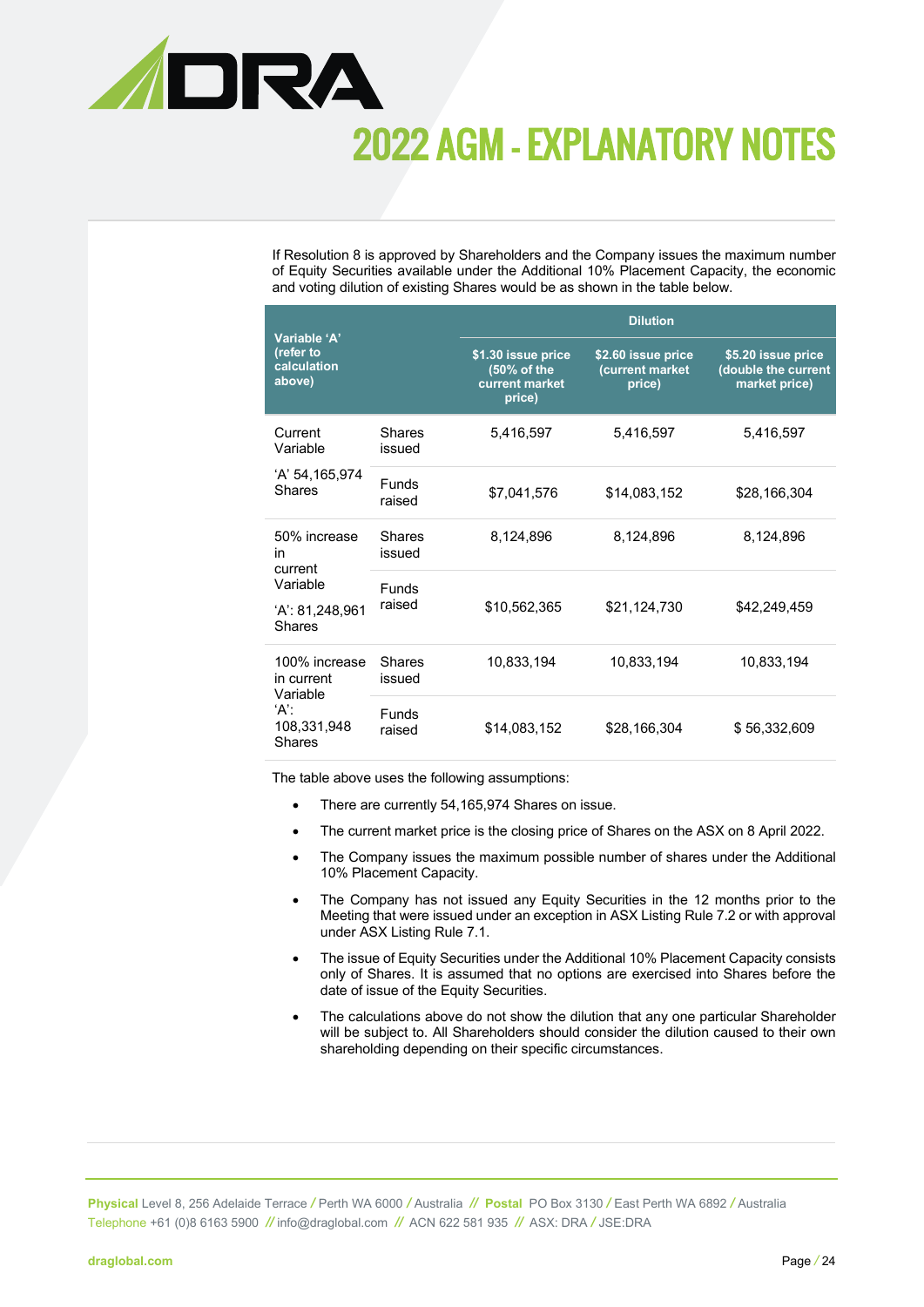

| e) Allocation policy   | The Company's allocation policy for the issue of Equity Securities under the Additional 10%<br>Placement Capacity will be dependent on the prevailing market conditions at the time of the<br>proposed placement(s). |                                                                                                                                                                                                                                                                                                                    |  |
|------------------------|----------------------------------------------------------------------------------------------------------------------------------------------------------------------------------------------------------------------|--------------------------------------------------------------------------------------------------------------------------------------------------------------------------------------------------------------------------------------------------------------------------------------------------------------------|--|
|                        |                                                                                                                                                                                                                      | The recipients of the Equity Securities which may be issued under the Additional 10%<br>Placement Capacity have not yet been determined. However, the recipients of Equity<br>Securities could consist of current Shareholders or new investors (or both), none of whom will<br>be related parties of the Company. |  |
|                        | The Company will determine the recipients at the time of the issue under the Additional 10%<br>Placement Capacity, having regard to the following factors (without limitation):                                      |                                                                                                                                                                                                                                                                                                                    |  |
|                        | $\bullet$                                                                                                                                                                                                            | the purpose of the issue;                                                                                                                                                                                                                                                                                          |  |
|                        | $\bullet$                                                                                                                                                                                                            | alternative methods for raising funds available to the Company at that time,<br>including, but not limited to, an entitlement issue or other offer where existing<br>Shareholders may participate;                                                                                                                 |  |
|                        | $\bullet$                                                                                                                                                                                                            | the effect of the issue of the Equity Securities on the control of the Company;                                                                                                                                                                                                                                    |  |
|                        | $\bullet$                                                                                                                                                                                                            | the circumstances of the Company, including, but not limited to, the financial position<br>and solvency of the Company;                                                                                                                                                                                            |  |
|                        | $\bullet$                                                                                                                                                                                                            | prevailing market conditions; and                                                                                                                                                                                                                                                                                  |  |
|                        |                                                                                                                                                                                                                      | advice from corporate, financial and broking advisers (if applicable).                                                                                                                                                                                                                                             |  |
| <b>Previous issues</b> | The Company has not issued any Equity Securities under ASX Listing Rule 7.1A2 in the<br>preceding 12 months.                                                                                                         |                                                                                                                                                                                                                                                                                                                    |  |

#### Board Recommendation

The Board unanimously recommends that Shareholders vote **in favour** of Resolution 8. The Chair of the Meeting intends to vote undirected proxies in favour of Resolution 8.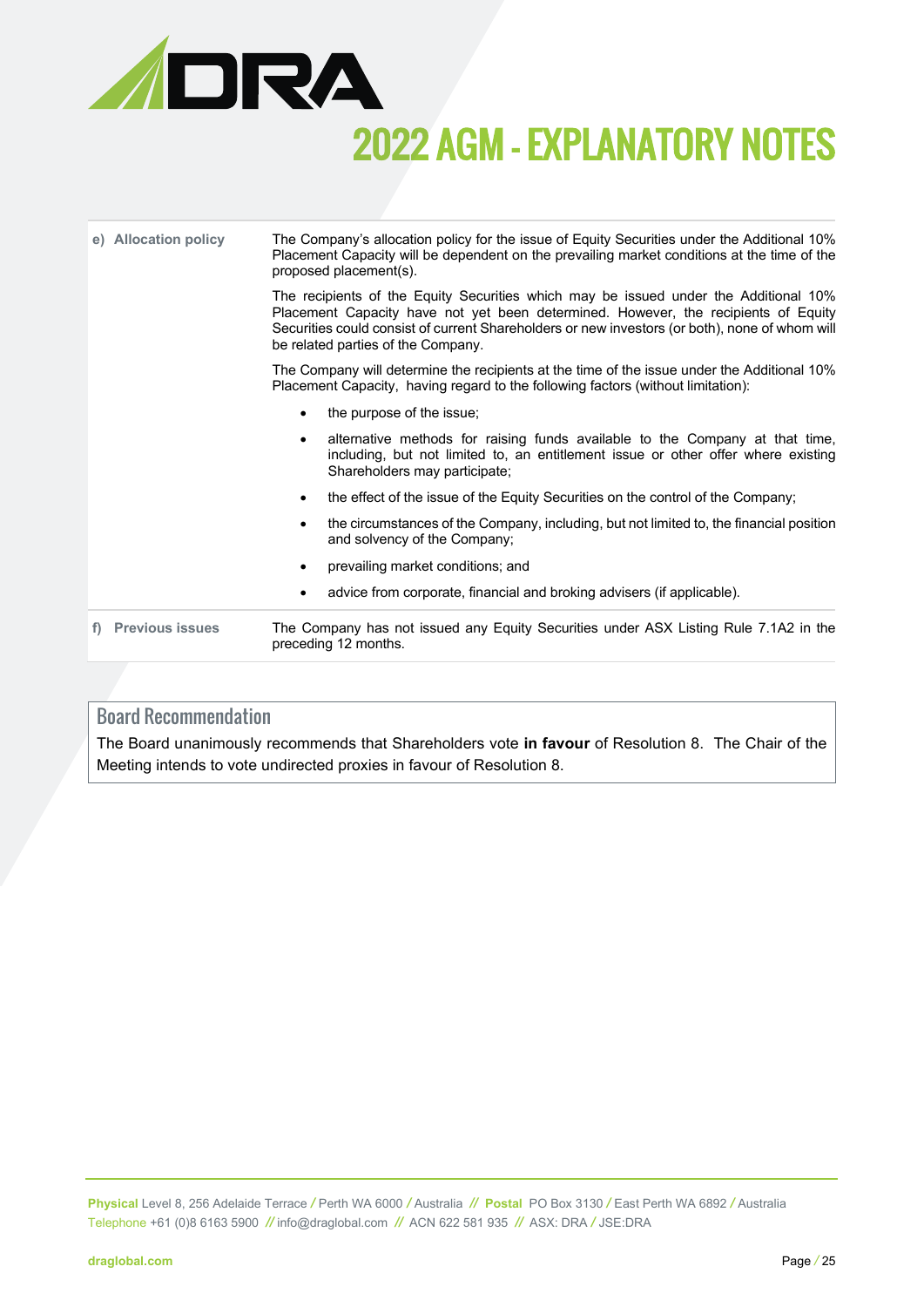

### **GLOSSARY**

In the Notice of Meeting, the Notes Related to Voting, the Explanatory Notes and the Proxy Form:

**\$** means Australian dollars;

**2021 Financial Statements and Reports** means the Company's Financial Report, Director's Report, Remuneration Report and Auditor's Report for the financial year ended 31 December 2021;

**Additional 10% Placement Capacity** has the meaning given to that term in the Explanatory Statement for Resolution 8;

**Annual General Meeting** or **AGM** means the annual general meeting of the Shareholders to be held on Tuesday, 17 May 2022 by the Company on the terms and for the purposes as set out in this Notice of Meeting;

**Associate** has the meaning given to that term in the Corporations Act;

**Auditor's Report** means the report of the Company's auditor on the Company's Financial Report;

**Board** means the Company's board of Directors;

**Business Day** means a day on which banks are open for general banking business in both Perth, Western Australia and Johannesburg, South Africa, excluding Saturdays and Sundays;

**Closely Related Party** of a member of the Key Management Personnel means:

- a spouse or child of the member;
- a child of the member's spouse;
- a dependent of the member or the member's spouse;
- anyone else who is one of the member's family and may be expected to influence the member or be influenced by the member, in the member's dealing with the entity;
- a company the member controls; or
- a person prescribed by the *Corporations Regulations 2001* (Cth) for the purposes of the definition of 'closely related party' in the Corporations Act;

**Company** means DRA Global Limited ACN 622 581 935;

**Constitution** means the Constitution of the Company;

**Corporations Act** means the *Corporations Act 2001* (Cth);

**Director** mean a director of the Company;

**Directors' Report** means the annual Directors' report prepared under Chapter 2M of the Corporations Act for the financial year ended 31 December 2021 for the Company and its controlled entities;

**DRA** has the same meaning as Company;

**Equity Securities** has the meaning given in the ASX Listing Rules;

**Explanatory Notes** means the explanatory notes forming part of this Notice of Meeting;

**Financial Report** means the annual financial report prepared under Chapter 2M of the Corporations Act for the financial year ended 31 December 2021 for the Company and its controlled entities;

**Physical** Level 8, 256 Adelaide Terrace */* Perth WA 6000 */* Australia *//* **Postal** PO Box 3130 */* East Perth WA 6892 */* Australia Telephone +61 (0)8 6163 5900 *//* [info@draglobal.com](mailto:info@draglobal.com) *//* ACN 622 581 935*//* ASX: DRA */* JSE:DRA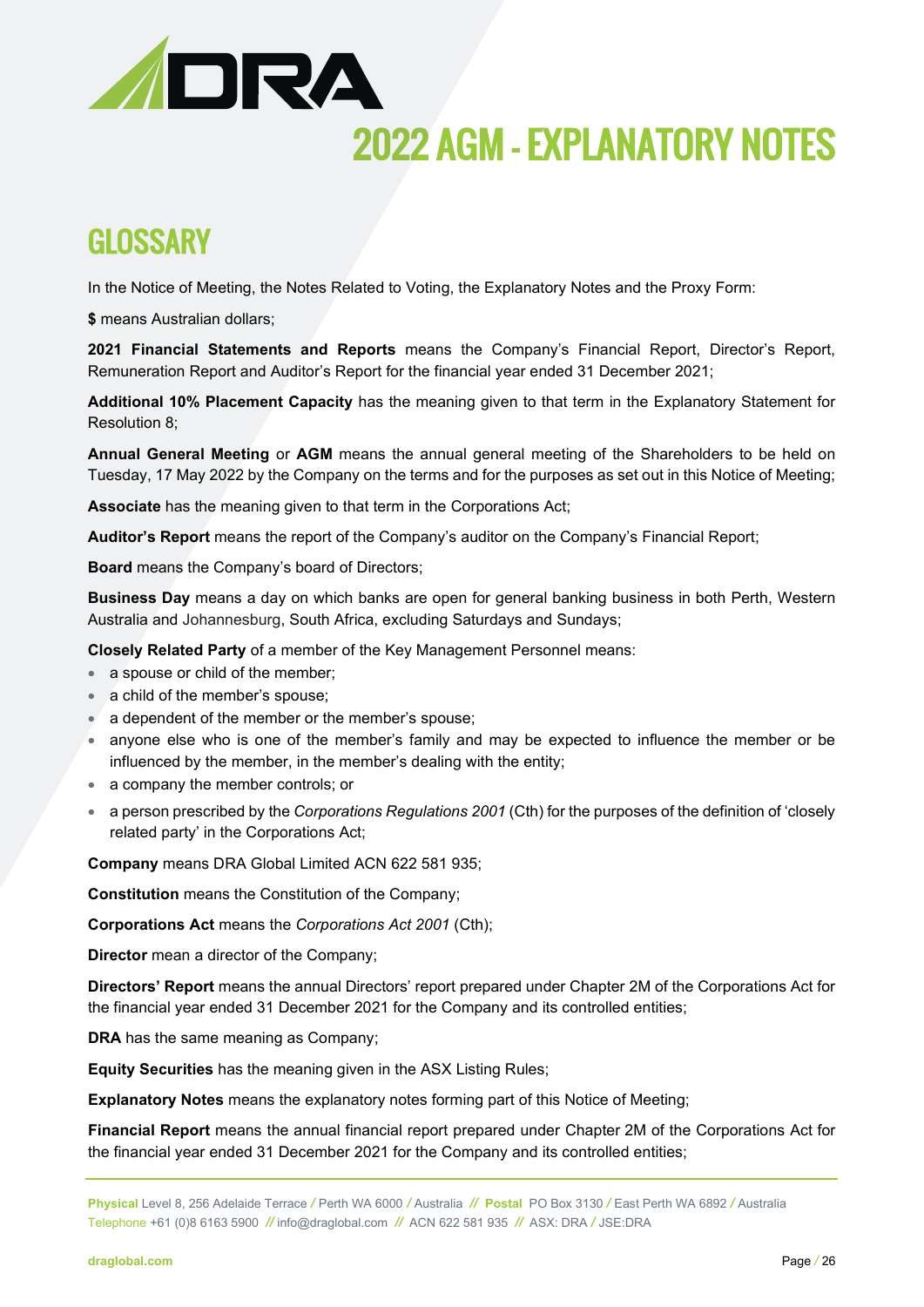

**Group** means the Company and its Related Bodies Corporate;

**Incentive Option Plan** the Company's Incentive Option Plan;

**Key Management Personnel** has the same meaning as in the accounting standards issued by the Australian Accounting Standards Board and means those persons having authority and responsibility for planning, directing and controlling the activities of the Company, or if the Company is part of a consolidated entity, of the consolidated entity, directly or indirectly, including any director (whether executive or otherwise) of the Company, or if the Company is part of a consolidated entity, of an entity within the consolidated Group';

**Meeting** has the same meaning as Annual General Meeting;

**NEDs** means the Company's non-executive directors;

**Notice of Meeting** means this notice of general meeting provided to Shareholders for the purpose of convening the Annual General Meeting;

**Option** an option to acquire a Share;

**Proxy Form** means the appointment of proxy form enclosed in this Notice of Meeting;

**Related Body Corporate** has the meaning given to that term in the Corporations Act;

**Remuneration Report** means the Company's remuneration report for the financial year ended 31 December 2021 contained in the Directors' Report;

**Resolution** means a resolution set out in this Notice of Meeting;

**Share** means a fully paid ordinary share in the issued capital of the Company;

**Shareholder** means a registered holder of a Share; and

**ZEPO** means a zero-exercise price Option under the Incentive Option Plan.

In the Notice of Meeting, the Notes to Voting, the Explanatory Notes and the Proxy Form words importing the singular include the plural and vice versa.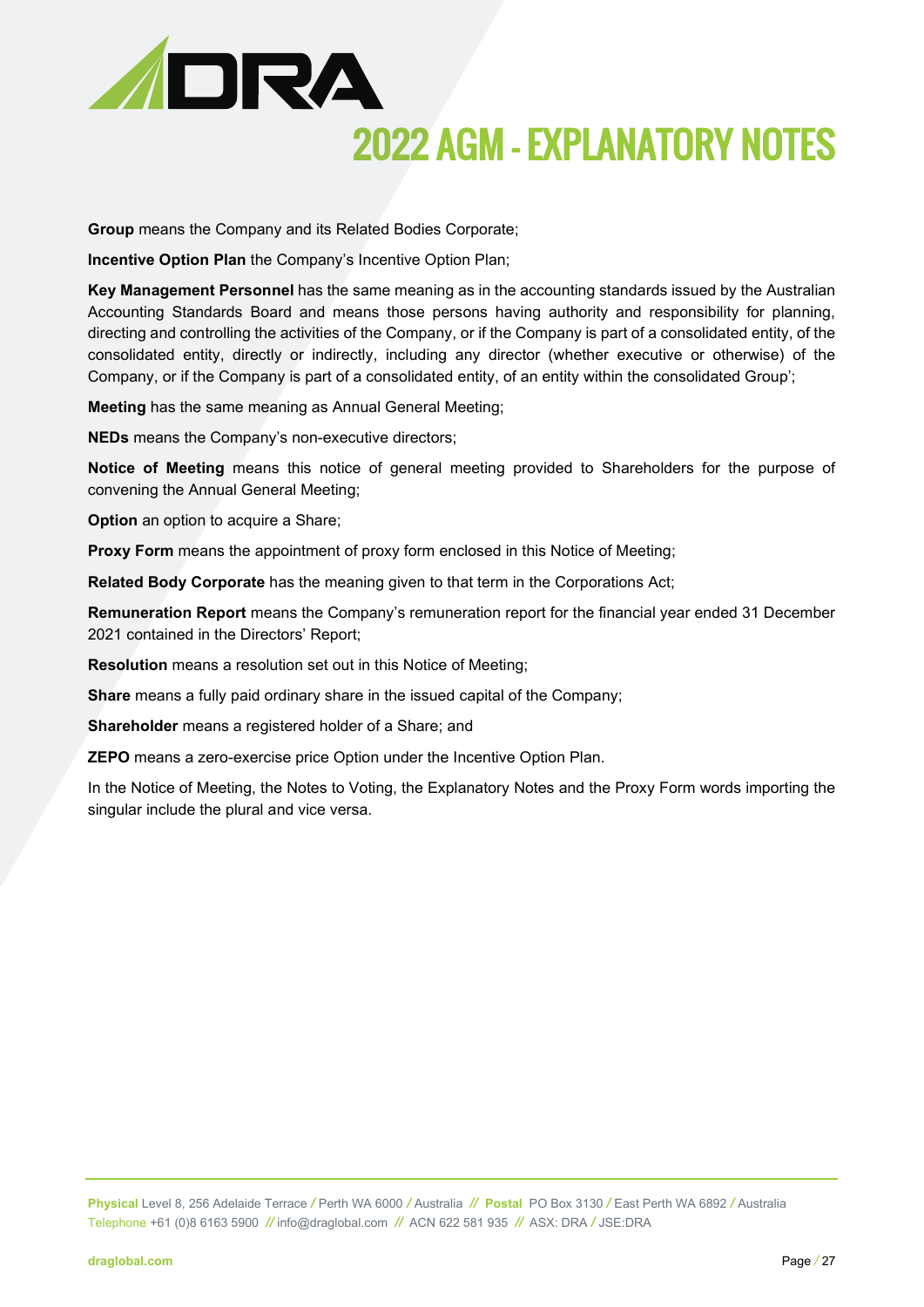

## APPENDIX 1 – TERMS AND CONDITIONS OF INCENTIVE OPTION PLAN AND NED ZEPOS

The key terms of the ZEPOS issued to the NEDs are as follows:

- Each ZEPO entitles the holder to subscribe for one Share upon exercise of the ZEPO.
- No consideration is payable upon the exercise of each ZEPO.
- Each ZEPO will expire at 5:00 pm (AWST) on the date that is 24 months from the date of issue (**Expiry Date**). A ZEPO not exercised on or before the Expiry Date will automatically lapse on the Expiry Date.
- The ZEPOs are exercisable at any time on or prior to the Expiry Date (**Exercise Period**).
- The ZEPOs issued to NEDs are not subject to any vesting conditions.
- The ZEPOs may be exercised during the Exercise Period by notice in writing to the Company (**Notice of Exercise**).
- A Notice of Exercise is only effective on and from the date of receipt of the Notice of Exercise (**Exercise Date**).
- Within 10 Business Days after the Exercise Date, the Company must: (i) issue the number of Shares required under these terms and conditions in respect of the number of ZEPOs specified in the Notice of Exercise; and (ii) if required, give ASX a notice that complies with section 708A(5)(e) of the Corporations Act; and (iii) apply for official quotation on ASX of Shares issued pursuant to the exercise of the ZEPOs. If the Company is unable to deliver a notice under (ii) or a notice delivered under (ii) for any reason is not effective to ensure that an offer for sale of the Shares does not require disclosure to investors, the Company must, no later than 20 Business Days after the Exercise Date or becoming aware of such notice being ineffective (as applicable), lodge with ASIC a prospectus prepared in accordance with the Corporations Act and do all such things necessary to satisfy section 708A(11) of the Corporations Act to ensure that an offer for sale of the Shares does not require disclosure to investors.
- Shares issued on exercise of the ZEPOs rank equally with the then issued shares of the Company.
- If at any time the issued capital of the Company is reconstructed, all rights of a ZEPO holder are to be changed in a manner consistent with the Corporations Act and the ASX Listing Rules at the time of the reconstruction.
- There are no participation rights or entitlements inherent in the ZEPOs and holders will not be entitled to participate in new issues of capital offered to the Company's during the currency of the ZEPOs without exercising the ZEPOs.
- ZEPOS do not carry any dividend or voting rights.
- A ZEPO does not confer the right to a change in Exercise Price or a change in the number of underlying securities over which the ZEPO can be exercised.
- The ZEPOs are not transferable except by force of law (e.g. death or bankruptcy of the holder).

The key terms of the Incentive Option Plan are as follows:

• **Participation**: Any Director, full, part time and casual employee and contractors of the Group to receive grants of options is eligible if declared by the Board to be eligible **(Eligible Participants).**